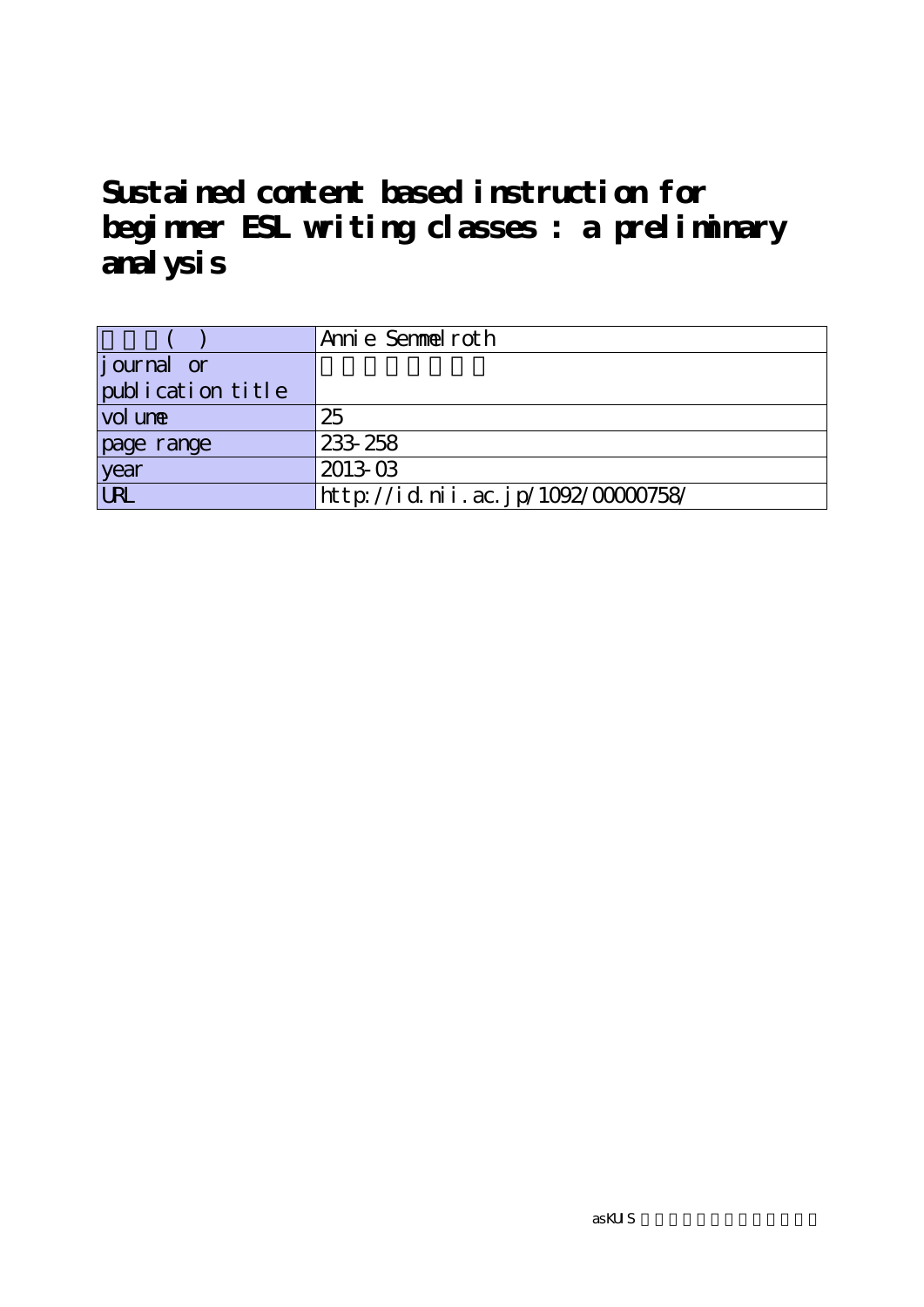Hiroshima Bunkyo Women's University Annie Semmelroth

### **Abstract**

Based on EAP writing studies by Marcia Pally (1997, 2001, 2002), the outline and practice of a Hiroshima Bunkyo Women's University (HBWU) freshman writing course has been modified and revised to meet the standards of sustained Content Based Instruction (CBI). The academic goals (i.e. grammar development, understanding of genres) from the prior year have been maintained however the lesson plans have been modified and rearranged in a manner which supports the philosophies of sustained CBI. During the writing course, the students will study one discipline for an extended amount of time. The objective is to simplify the learning process by recycling grammatical forms and vocabulary. Writing samples from the current class have been analyzed to determine whether sustained CBI principals are effective for a beginner level writing class. Although sustained CBI has been proven successful in the past with higher level students, there is a lack of publications supporting sustained CBI for beginner level students learning basic grammatical structures as is the case for the freshmen students at HBWU. To quantitatively track the progress, journal entries have been analyzed for written accuracy.

**KEYWORDS:** sustained content based instruction, ESL writing, beginner level, sentence structure, curriculum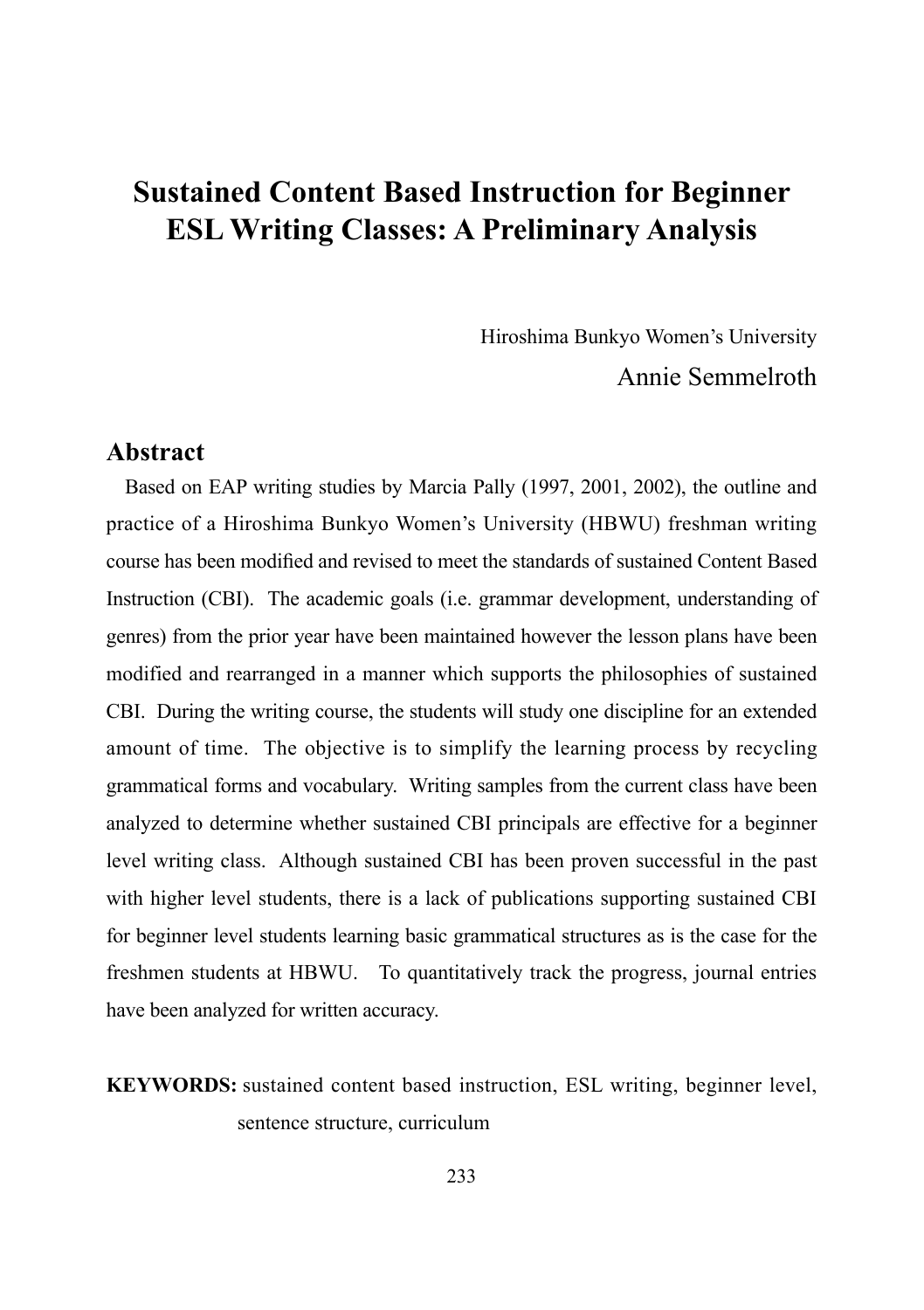The Journal of Kanda University of International Studies Vol. 25(2013)

### **1. Introduction**

Sustained content based instruction (CBI) and its curriculum is similar to many other variations of content-based or theme-based teaching. Content-based or themebased learning programs typically use content as the foundation for curriculum development, and structure language classes around topics or themes (Brinton, Snow & Wesche 1989; Stoller, 1999). Theme based materials are typically adapted from outside sources or teacher generated (Briton et al., 1989). Content based curriculum create a classroom environment where students learn content in the L2 (second language) and develop both language and academic skills in the process (Stoller, 1999). Content-based instructional programs have proven to be successful with ESL students resulting in significantly higher reading proficiency scores, higher pass rates of ESL courses, and higher likelihood of ESL students to perform at native-speaker levels in their following mainstream university courses, higher grades and higher graduation rates (Kasper, 1994, 1995, 1995/96, 1997).

The concepts of sustained CBI begin with content-based ESL, however, unlike content-based/ theme-based instruction, sustained CBI classes focus on a single content or theme for an extended length of time (Pally, 1997). As defined by Macia Pally, what distinguishes sustained CBI from theme-based instruction is the duration of time the students study one subject area. Rather than varying topics frequently throughout a semester, students of sustained CBI will study one discipline for the duration of one quarter or one semester (Pally, 2000, 2001). Sustained CBI creates a context in which students practice academic skills with "scaffolding" (Vygotsky, 1978) provided by the language teacher (Pally, 2001). Within a single discipline, students focus on various aspects of a larger encompassing topic, learning 'transferable' skills in a progressive sequence so that students will build upon earlier concepts and skills in order to 'grasp' later ones (Pally, 2001). Due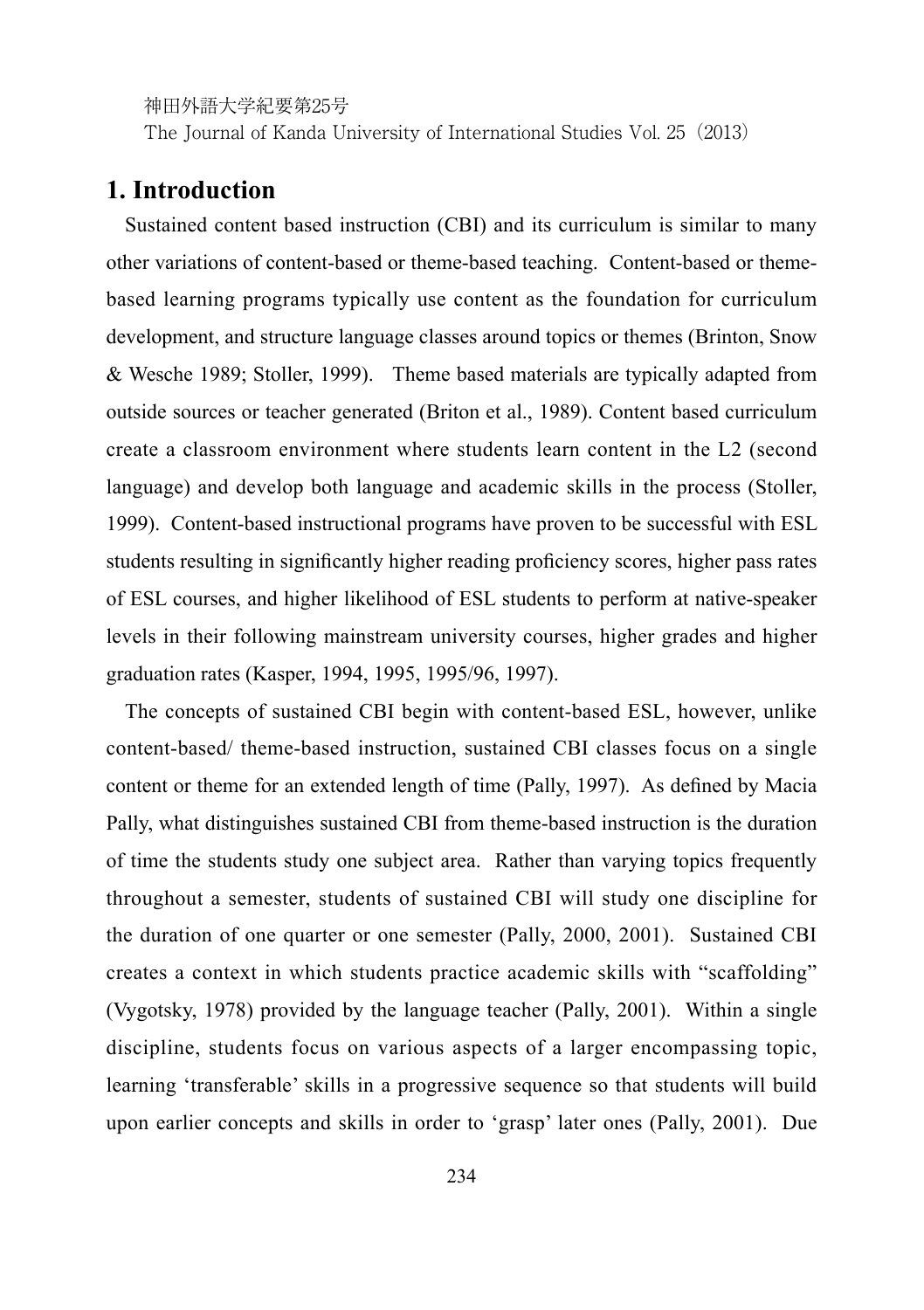to the fact that sustained CBI focuses on a single text (or topic) rather than a series of disconnected themes, learners can frequently recycle of vocabulary and key concepts; this aids students in developing familiarity with the topic (Heyden, 2001; Pally, 2000). Additionally, by extending the study of one discipline, learners are allowed to explore various print and non print sources, exposing the learners to a variety of viewpoints and opinions on the topic. This learning process not only improves language abilities but also facilitates skills related to critical/analytical thinking, evaluation, and comparing and contrasting (Murphy & Stoller, 2001; Pally, 1997, 2001). By recycling vocabulary, information grammatical and rhetorical forms, students are freed from basic linguistic comprehension and allowed to develop expertise and critical thinking in the discipline (Adrade & Makaafi, 2001; Pally, 2001). Finally, sustained CBI curriculum can facilitate ESL students develop academic writing skills such as voice, rhetoric and argumentation (Pally, 1997, 2001; Pally, Perpignan, Katznelson, & Rubin, 2002).

Sustained CBI classes have proven to be effective with intermediate and advanced level ESL learners. After analyzing 13 case studies of written student work, Marcia Pally found that papers written by students who undertook sustained CBI classes demonstrated stronger argumentation, rhetoric and analyzing skills as well as more instances of complex forms in their writing when compared to similar ESL students who did not take sustained CBI (2001). Additionally, Todd Heyden experimented with sustained CBI in an advanced ESL writing class over the duration of a 14 week semester. Heyden reported that the content of the sustained CBI course held the students' interest, increased motivation and student engagement with research and writing process as well as improved writing skills overall when compared to his former classes (2001). Paul J. Camhi also used sustained CBI with advanced level ESL students while teaching meta-cognitive principals to distinguish well-formed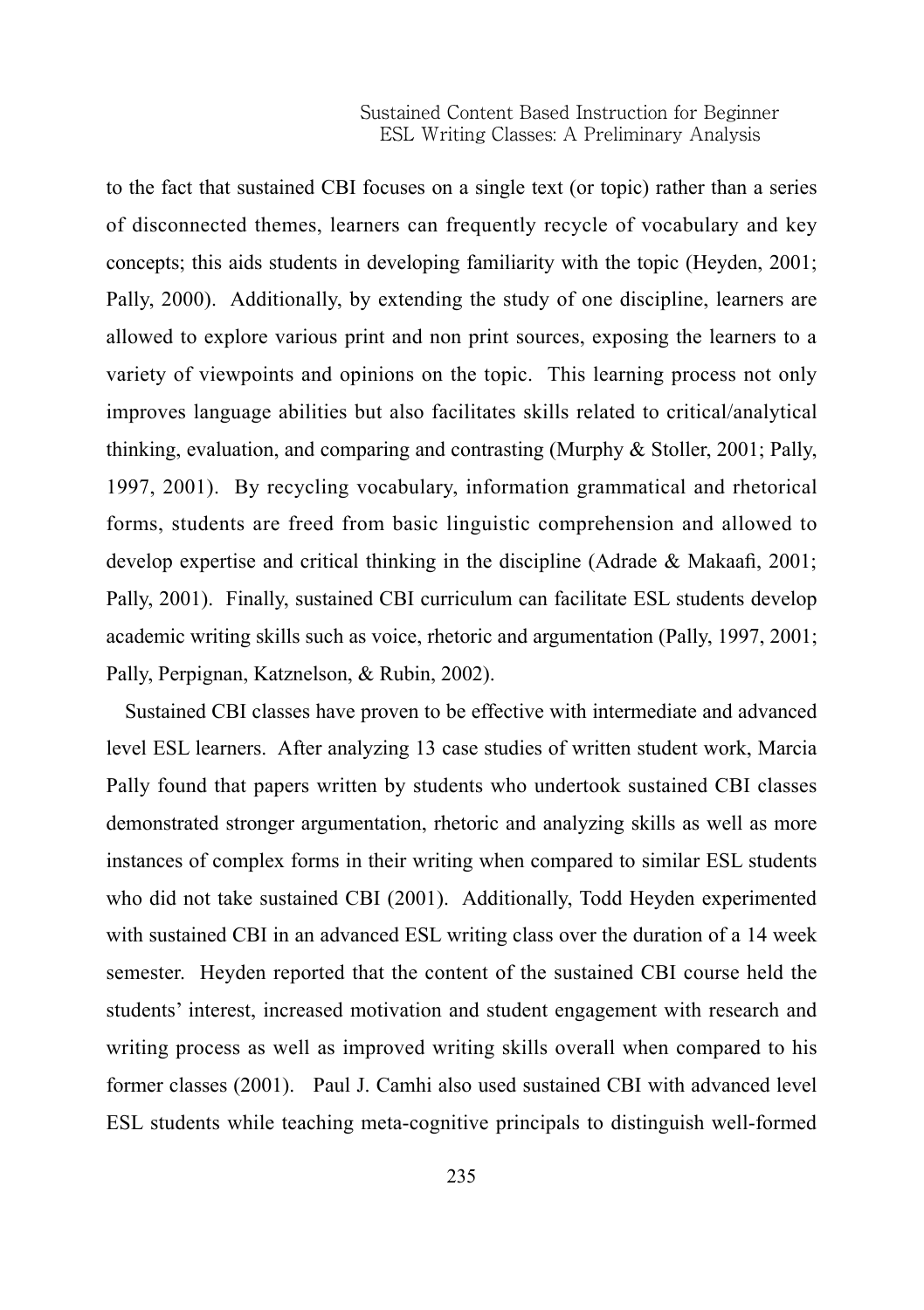The Journal of Kanda University of International Studies Vol. 25(2013)

English sentences from ill-formed ones (2000). The ESL students from this course achieved notably high pass rates of an end-of-semester City University of New York Writing Assessment Test, an accomplishment that Camhi attributes to the students' increased mastery of syntactic structure; the focus of his sustained CBI curriculum (2000). In a qualitative study, Marcia Pally discovered and unexpected by-product of sustained CBI. In a survey including open ended questions, over half of her sustained CBI students reported to have "learned the meaning of learning", i.e, not only learned the specific skills for the subject, but also learned how to approach learning both inside and outside of the classroom (Pally et al., 2002). In sum, there have been numerous published cases proving sustained CBI to be an effective choice of curriculum for upper intermediate to advanced level ESL students. The examples above are case studies taken from ESL students living in English speaking countries, aspiring to enter mainstream English university classes. However, to date, there is a lack of publications reporting on the use of sustained CBI for beginner level ESL classes. While sustained CBI has proven itself effective for high level L2 students, to date, there is a lack of published research which indicates whether sustained CBI is effective for low level L2 students. The current study aims to fill this void and analyze the effects of sustained CBI on beginner level students by measuring levels of written accuracy.

The current study applies the principals of sustained CBI to a beginner level English writing class. Unlike the ESL students from the examples listed above, the students who entered the current study struggle with the most basic, fundamental knowledge of English grammar. The students for the current study are in less advanced stages of the language learning process than the formerly introduced sustained CBI examples. Additionally, the students in the current study are enrolled in a university in their native country, Japan, and are not preparing to enter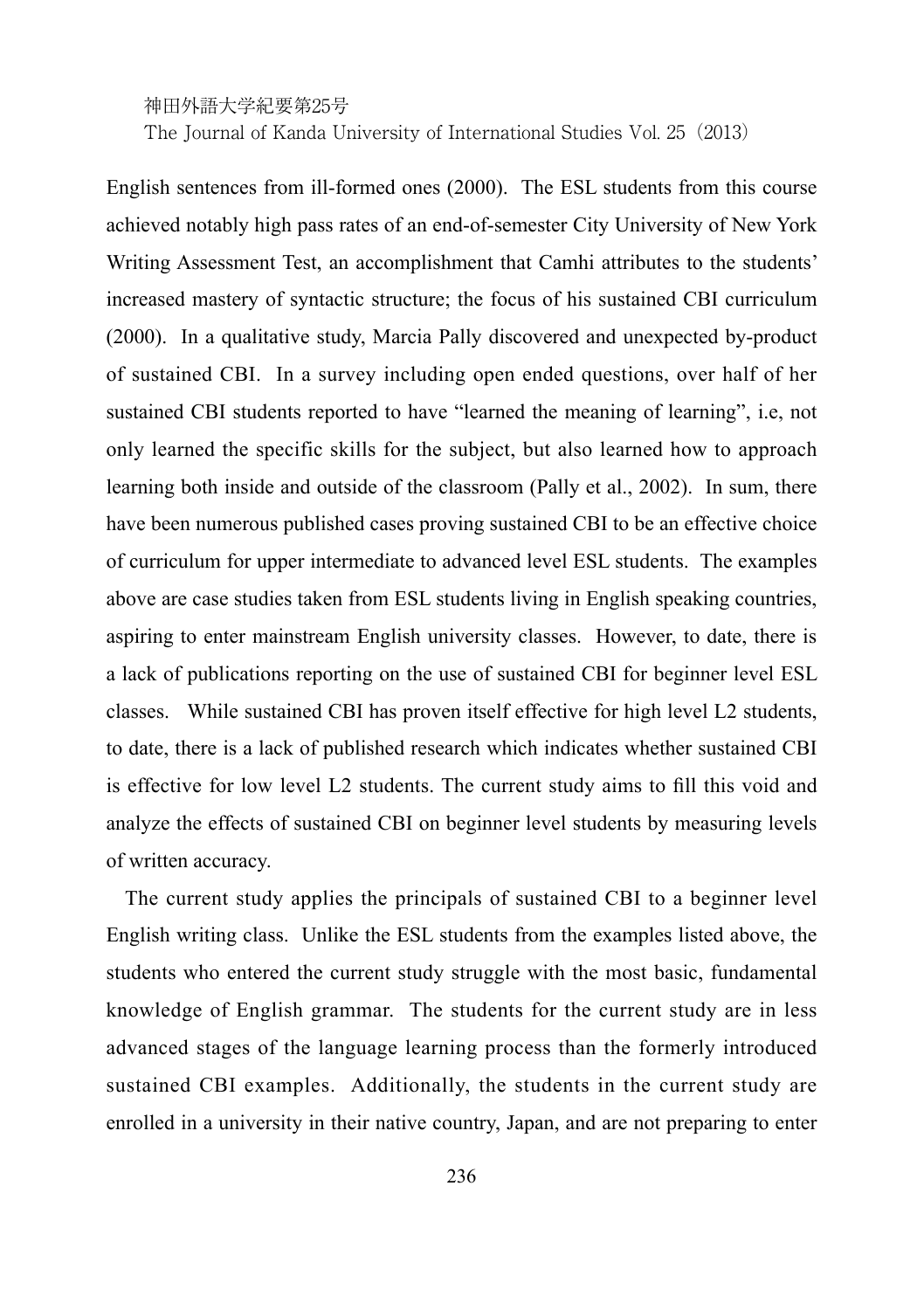mainstream university classes in an English speaking country. The purpose of this study is to investigate whether sustained CBI is an effective curriculum choice for students developing basic/fundamental grammar. As a result, the students' written accuracy will be measured in a preliminary study to gauge their progress.

### **2. Background**

The students in the current study are first year university students in an allwomen's university in Japan: Hiroshima Bunkyo Women's University (HBWU). The students major in a newly developed program called Global Communications. The Global Communications Department (GCD) was first launched in the Japanese school year beginning in April, 2010. The GCD, an English language intensive program, has recently replaced HBWU's Language Department. To date, the GCD has only been in operation for 2 years. There were 20 students who enrolled into the first cohort for April 2010- February 2011. The following year, 30 students enrolled into the second cohort for April 2011- February 2012. Though the students who enrolled into the program were interested in learning English, their actual proficiency level at the time of enrollment was low/beginner level, e.g., the TEOIC scores at the start of the year for the 2010 and 2011 cohorts averaged at 301 and 309 points respectively.

To date, the GCD program has run for only 2 years. For the current preliminary study, the GCD students from the two cohorts will be compared against each other for their progress in written accuracy during semester 1. The GCD students from both the 2010 and 2011 cohorts have taken similar classes in their first year of university. The students from both cohorts have experienced a weekly schedule of 5 GCD classes: one Reading Strategies class, one Writing Strategies class, one Basic English Communication class, and two General English classes. With the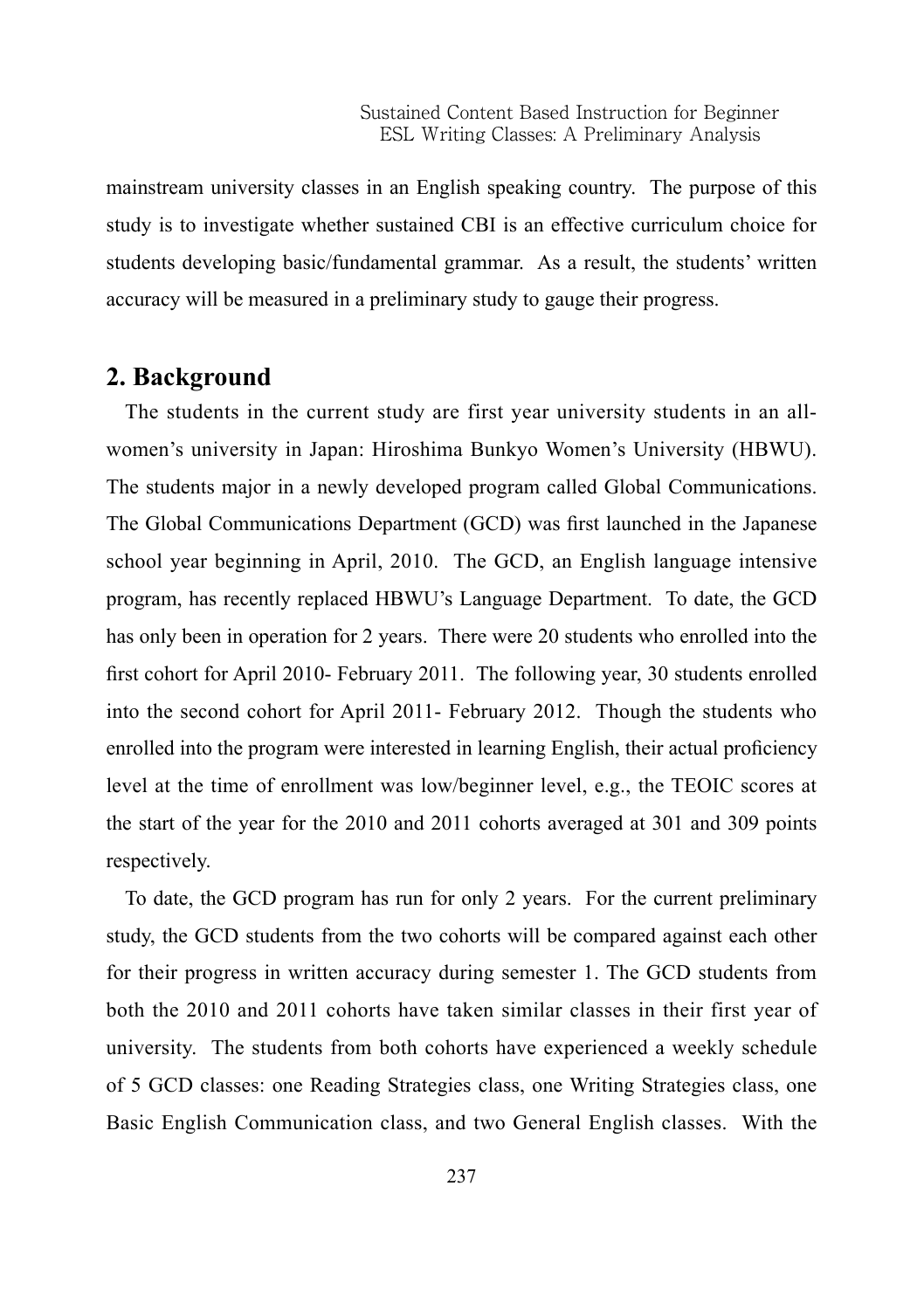exception of the writing class, the curriculum for each class has remained the same as the year prior. Additionally, the majority of the teachers and learning advisors have also remained the same from years 2010-2011. The majority of the teachers and curriculum for both the 2010 and 2011 cohorts remained the same. The Basic English Communication classes were assigned the same learning advisors and curriculum. The Reading Strategies course maintained the same curriculum over the 2 years as well as one of the two reading teachers. The 2011 General English class has been run by a different teacher than the 2010 cohort; however, the newly appointed teacher utilized the same curriculum as the year prior. Finally, despite the changes in curriculum for the Writing Strategies course, one of the 2010 teachers remained the same. Overall, the students in the 2011 cohort have undergone very similar academic experiences as the previous students in the 2010 cohort. In consideration of any changes in the GCD students' writing, the most potentially influential factor was the redesigned Writing Strategies curriculum.

#### **2.1 Modifications to the Curriculum**

The Writing Strategies curriculum from the 2010 cohort was re-arranged and modified to meet the philosophies of sustained CBI. The students experienced one overlying theme for each semester. Within each theme, the students focused on writing only 2 kinds of written genres (one genre per quarter). The extended study of one theme aimed to provide students the opportunity to recycle vocabulary and grammatical forms. The extended time on a single theme was intended to provide students the opportunity to become accustomed to writing about one topic at a time. The target grammar points and writing genres remained the same as the year prior. Activities and exercises from the prior year's handouts were often used after being adapted to conform to the overlaying themes of semester. The end result was a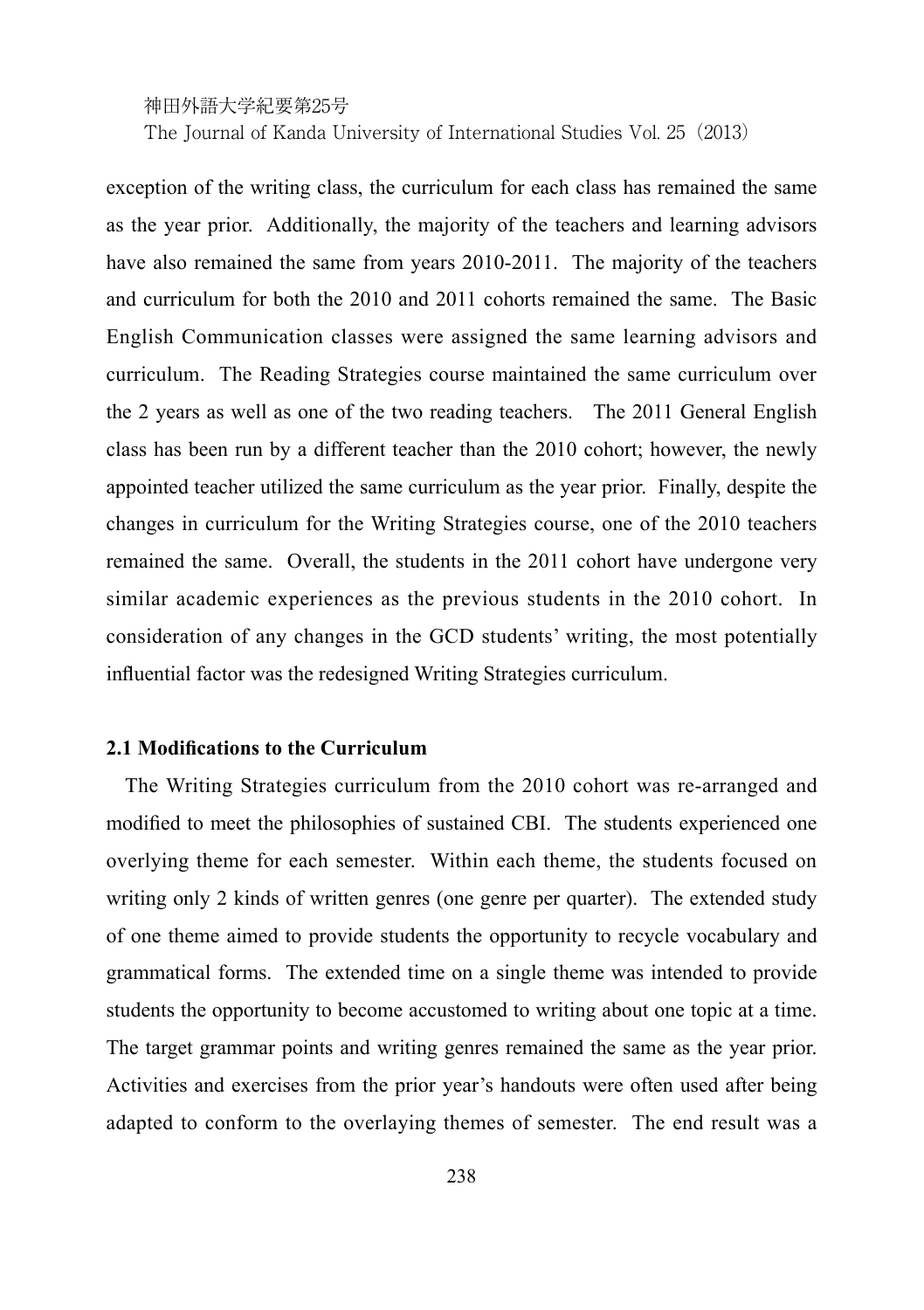curriculum that practiced the same grammatical targets and genres as the year prior; however, presented them in a way in which each lesson drew from information and concepts presented in prior lessons. Grammar was presented throughout the semester in a progressive sequence, so as to prompt students to rely on "transferable skills" learned in prior lessons as is the case with sustained CBI (Pally, 2001). In short, the curriculum for the 2011 cohort was heavily modified and re-arranged to adhere to a single theme, and followed a sequential order of presenting grammar.

The modifications to the curricula for the Writing Strategies classes are demonstrated below in the course outlines from the 2010 class and the rearranged 2011 class. Figure 1 represents the curriculum for the 2010 cohort. There are a total of 15 weeks per semester. The students from this cohort studied in a framework which explored a new topic each class. The grammatical focus changed each week, without sequential order. Many of the grammar points were the focus of more than one class (e.g., adjectives, comparatives, superlatives, adverbs and conjunctions); however, they were disconnected by lengthy lapses of time. For example, adjectives were the grammar focus of week 3, and 14 in semester 1, and again brought to grammatical focus in week 22 during semester 2. Unlike sustained CBI, this outline represents a curriculum in which students are exposed to new topics and grammatical focus each class, and are not often compelled to draw upon previous classes to grasp new ones.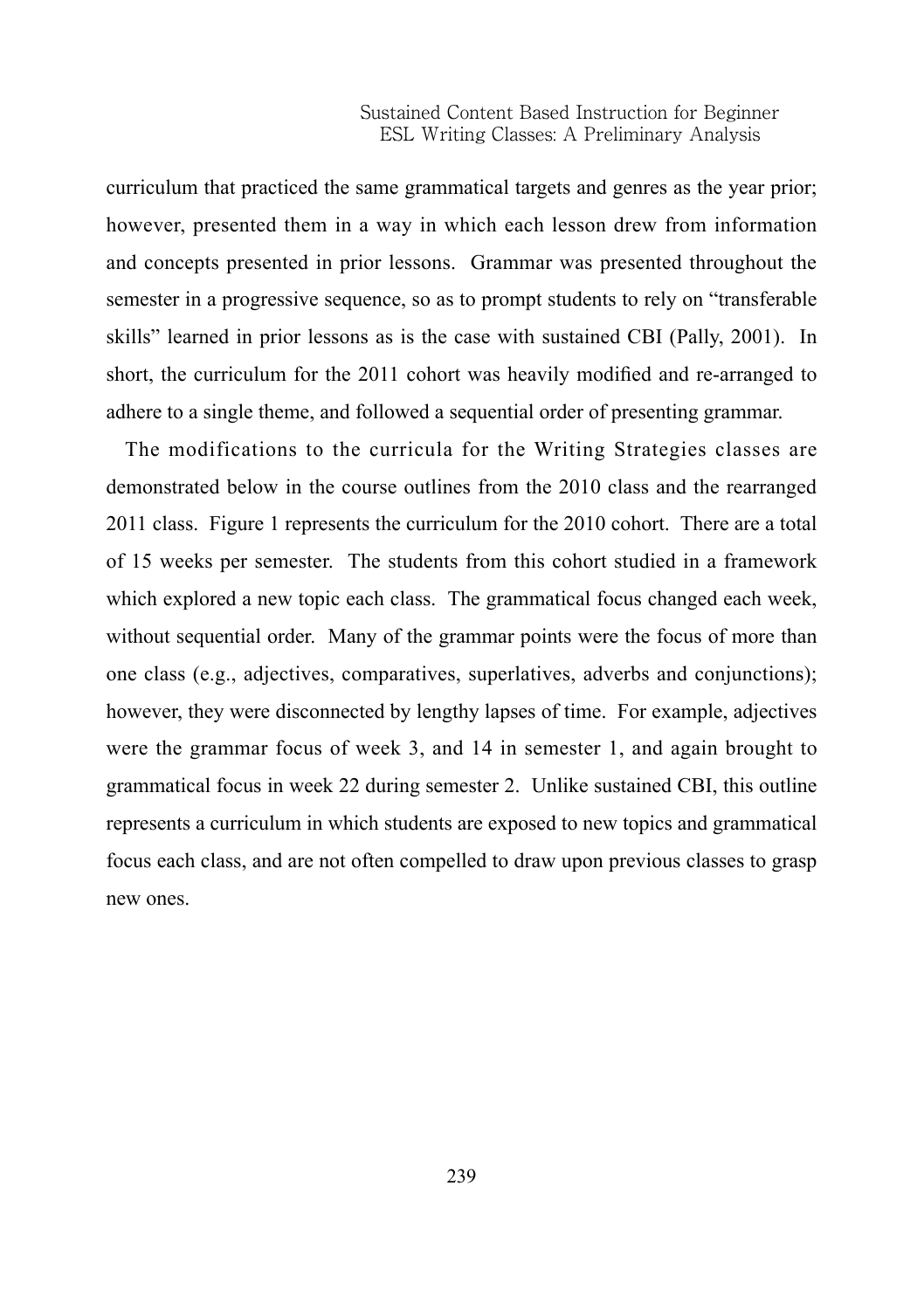# **2010 Cohort Course Outline**

# **Semester 1**

| Week           | <b>Topic</b>                | <b>Grammar Focus</b>            | <b>Writing Output</b>                   |
|----------------|-----------------------------|---------------------------------|-----------------------------------------|
| $\mathbf{1}$   | Introduction                | Parts of Speech                 |                                         |
| $\overline{2}$ | Basics 1                    | Subject Verb<br>Agreement       | Journal                                 |
| 3              | Basics 2                    | Adjectives                      | <b>Journal</b>                          |
| $\overline{4}$ | Friends                     | <b>Grammar Review</b>           | Descriptive Paragraph,<br>Journal       |
| 5              | Conference                  | Because, Punctuation            | Journal                                 |
| 6              | Physical<br>Description     | Imperatives, Simple<br>Past     | Descriptive Paragraph,<br>Journal       |
| 7              | Birthday                    | Adverbs of Frequency            | Narrative Paragraph,<br>Journal         |
| 8              | Obon                        | Grammar Review                  | Narrative Paragraph,<br>Journal         |
| 9              | Conference                  | Past Continuous                 | Journal                                 |
| 10             | What Were You<br>Doing?     | Countable,<br>Uncountable Nouns | Narrative Paragraph,<br>Journal         |
| 11             | How much? How<br>many?      | Comparative                     | Expository Paragraph,<br><b>Journal</b> |
| 12             | High School &<br>University | Superlatives                    | Expository Paragraph,<br>Journal        |
| 13             | Where Do You<br>Live?       | <b>Grammar Review</b>           | Expository Paragraph,<br>Journal        |
| 14             | Conference                  | <b>Adjective Review</b>         | Journal                                 |
| 15             | Music and Writing           | Parts of Speech                 | <b>Short Story</b>                      |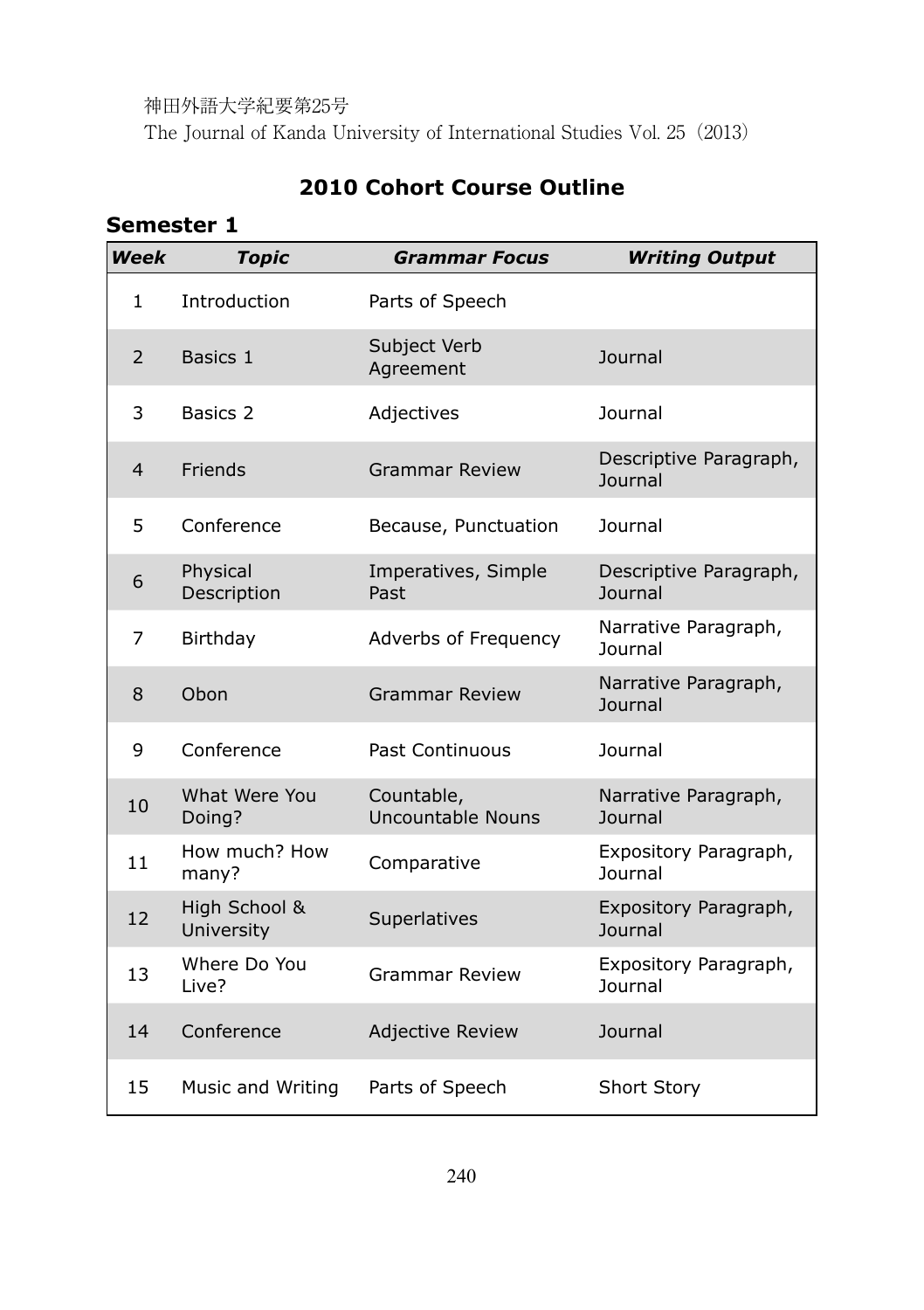| <b>Semester 2</b> |  |
|-------------------|--|
|-------------------|--|

| Week | <b>Topic</b>                       | <b>Grammar Focus</b>             | <b>Writing Output</b>                 |
|------|------------------------------------|----------------------------------|---------------------------------------|
| 16   | Welcome Back!                      | Grammar Review                   |                                       |
| 17   | Homework                           | Adverbs and adjectives           | Argumentative<br>paragraph, journal   |
| 18   | City or Country?                   | <b>Transitions</b>               | Argumentative<br>paragraph, Journal   |
| 19   | Big family or<br>small family?     | <b>Adverbial Conjunctions</b>    | Argumentative<br>paragraph, Journal   |
| 20   | Conference                         | <b>Grammar Review</b>            | Journal                               |
| 21   | Cafeteria                          | Preferences                      | Persuasive writing,<br>Journal        |
| 22   | Movies                             | Adjectives                       | Persuasive writing,<br>Journal        |
| 23   | Age of adulthood                   | Reported Speech                  | Persuasive writing,<br><b>Journal</b> |
| 24   | Conference                         | <b>Grammar Review</b>            | Journal                               |
| 25   | Volunteering                       | Comparatives                     | Expository writing,<br>Journal        |
| 26   | Part-time jobs                     | Superlatives                     | Expository writing,<br>Journal        |
| 27   | Volunteering vs.<br>part-time jobs | Comparatives and<br>superlatives | Expository writing,<br>Journal        |
| 28   | Conference                         | <b>Grammar Review</b>            | Journal                               |
| 29   | Conference                         | Grammar Review                   | Journal                               |
| 30   | Fun lesson                         |                                  |                                       |

*Figure 1.* **Course outlines from 2010 cohort, semester 1 and 2.**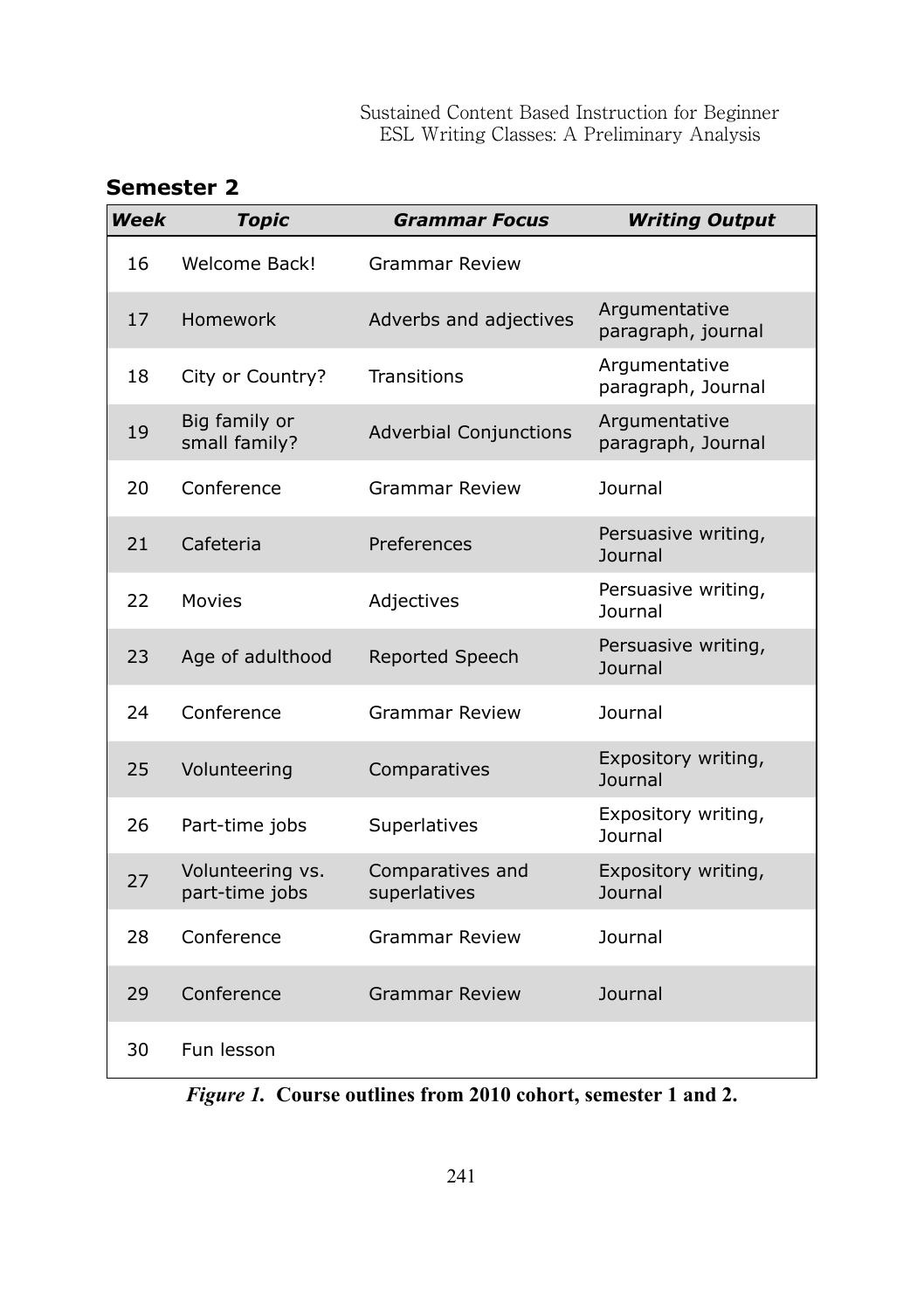The Journal of Kanda University of International Studies Vol. 25(2013)

The curriculum for the 2011 cohort used most of the grammar focus and written genres as outlined in the 2010 course outline. However, there were a few major modifications. To start, semester 1 and semester 2 were each assigned a single overlaying theme. For semester 1, the theme was "people". The grammar practiced in classroom activities and student handouts remained focused on the topic of people from class 4 to the end of semester 1. The two genres set up for study were descriptive, and narrative (with topics intended to keep the focus on describing people and social situations). The actual themes and topics in semester1 were intended to be exceedingly simple, in order to allow students to focus on sentence structure, grammar, and building written accuracy. For semester 2 the topic was the natural world. The first half of the semester focuses on thinking critically about the natural world, the second half of the semester focuses on energy resources and its relationship with the environment and people. Though grammatical study is still a part of the curriculum, there is less focus on grammar and more focus on content and longer written passages. As was the case in semester 1, the students focus on two written genres for semester 2. The students write a persuasive paper on the best/ worst place in the world to live for the first quarter and an exposition on nuclear energy for the final quarter of the year.

In addition to overlaying themes, the grammar focus was arranged to follow sequential progression. The students began the semester with the most fundamental grammar points, and built their sentence structure knowledge slowly and systematically throughout the semester. A great deal of the drills and activities from the 2010 handouts were reused in the 2011 handouts after modifying the subjects and topics to match the overlaying themes.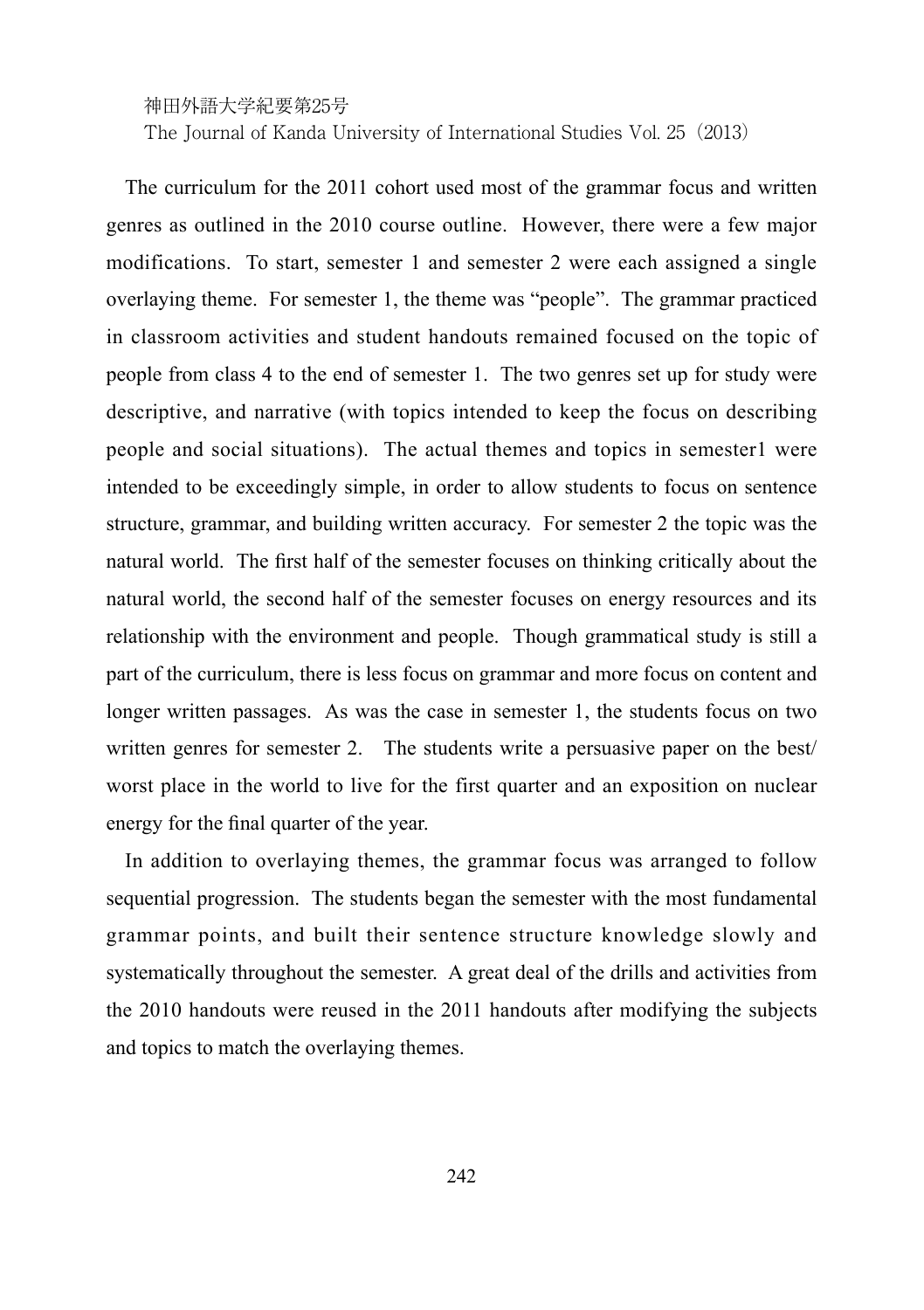# **2011 Cohort Course Outline**

# **Semester 1**

| Week | <b>Topic</b>                         | <b>Grammar Focus</b>                | <b>Writing Output</b>                      |
|------|--------------------------------------|-------------------------------------|--------------------------------------------|
| 1    | Introduction                         |                                     |                                            |
| 2    | Basics 1                             | Countable & Non-<br>countable nouns | Journal                                    |
| 3    | Basics 2                             | Countable & Non-<br>countable nouns | <b>Journal</b>                             |
| 4    | People &<br>Classmates               | Adjectives                          | Descriptive (research),<br><b>Journals</b> |
| 5    | Friends & Family                     | Comparatives                        | Descriptive (outlines),<br>Journal         |
| 6    | Who do you<br>respect?               | Superlatives                        | Descriptive (first<br>draft), Journal      |
| 7    | Who do you respect?<br>(peer review) | Review                              | Descriptive (final<br>draft), Journal      |
| 8    | Submit Final<br>Paper                | Adverbs                             | Journal                                    |
| 9    | Daily Journals                       | Review                              | Journal                                    |
| 10   | <b>Story Telling</b>                 | Past Simple                         | Narrative (research),<br><b>Journal</b>    |
| 11   | <b>Story Telling</b>                 | Past Simple and<br>Adverbs          | Narrative (outlines),<br><b>Journal</b>    |
| 12   | Embarrassing<br>Moment               | Past continuous                     | Narrative (first draft),<br>Journal        |
| 13   | Embarrassing<br>Moment (Peer review) | Past Simple vs. Past<br>continuous  | Narrative (final draft),<br>Journal        |
| 14   | Submit Final<br>Paper                | Review as needed                    | <b>Short Stories</b>                       |
| 15   | Fun Class!                           | Review                              | Student Feedback                           |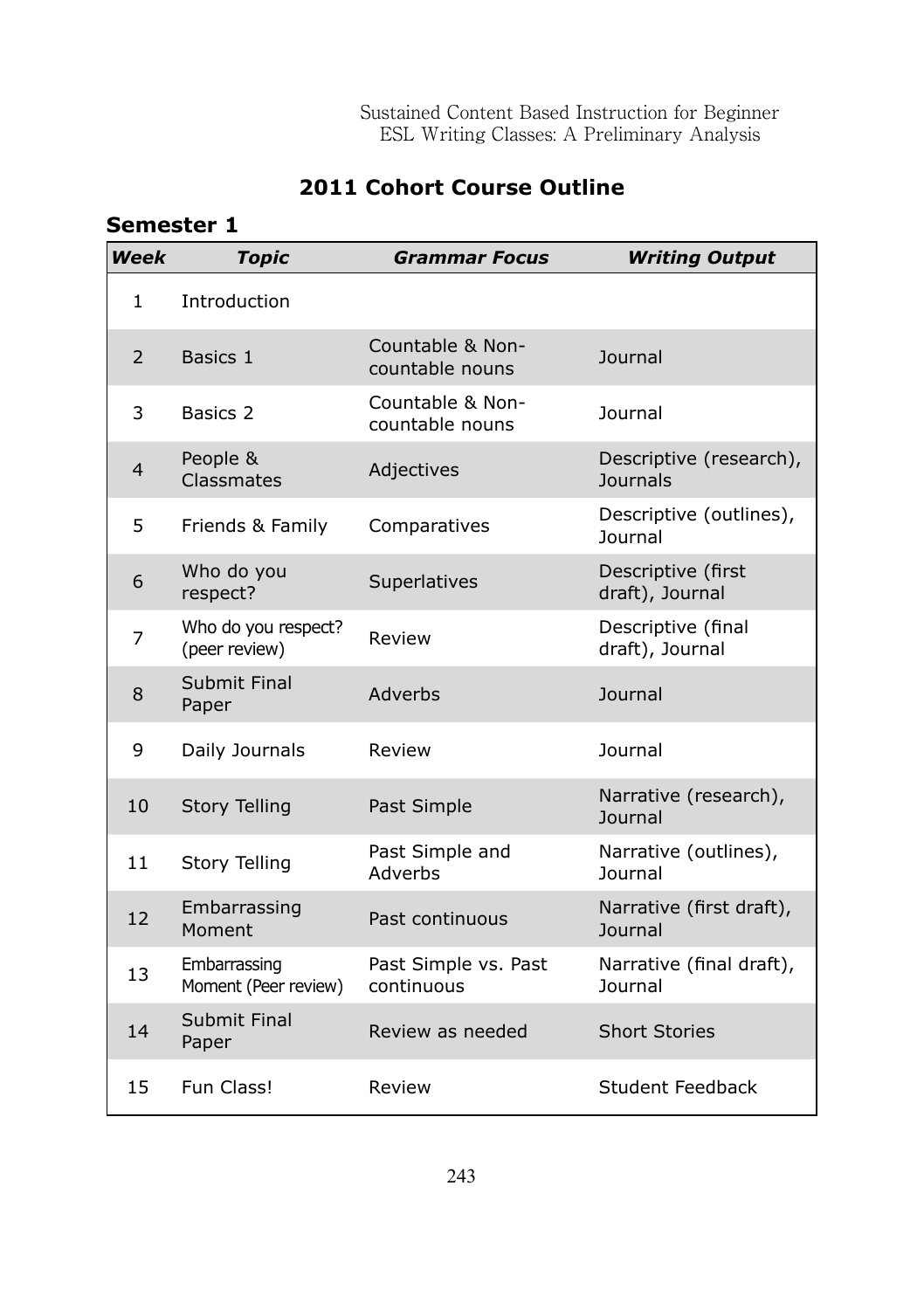The Journal of Kanda University of International Studies Vol. 25(2013)

# **Semester 2**

| <b>Week</b> | <b>Topic</b>                     | <b>Grammar Focus</b>   | <b>Writing Output</b>                |
|-------------|----------------------------------|------------------------|--------------------------------------|
| 16          | The Natural World                | Review                 | Journal                              |
| 17          | Japanese<br>Landscapes           | Intro                  | Journal                              |
| 18          | Cherry Blossoms                  | Some, any, none, all   | Journal                              |
| 19          | The Desert                       | Transitions            | Persuasive (research),<br>Journal    |
| 20          | The Desert<br>Debate             | <b>Transitions</b>     | Persuasive (outline),<br>Journal     |
| 21          | Review                           | Review                 | Persuasive (first Draft)             |
| 22          | Self Reflection &<br>Peer Review | Review                 | Persuasive (final<br>Draft), Journal |
| 23          | Energy & the<br>Natural World    | <b>Reported Speech</b> | Journal                              |
| 24          | Nuclear Energy<br>(cons)         | Reported Speech        | Journal                              |
| 25          | Nuclear Energy<br>(pros)         | Review                 | Exposition (research),<br>Journal    |
| 26          | Debate: Nuclear<br>Energy        | Review                 | Exposition (outline),<br>Journal     |
| 27          | Review                           | Articles               | Exposition (first draft),<br>Journal |
| 28          | Self Reflection &<br>Peer Review | <b>Grammar Review</b>  | Exposition (final draft),<br>Journal |
| 29          | <b>Short Story</b><br>Contest    | Review                 | Short stories, Journal               |
| 30          | Last Class!                      | Review                 |                                      |

*Figure 2.* **Course outlines from 2011 cohort, semester 1 and 2.**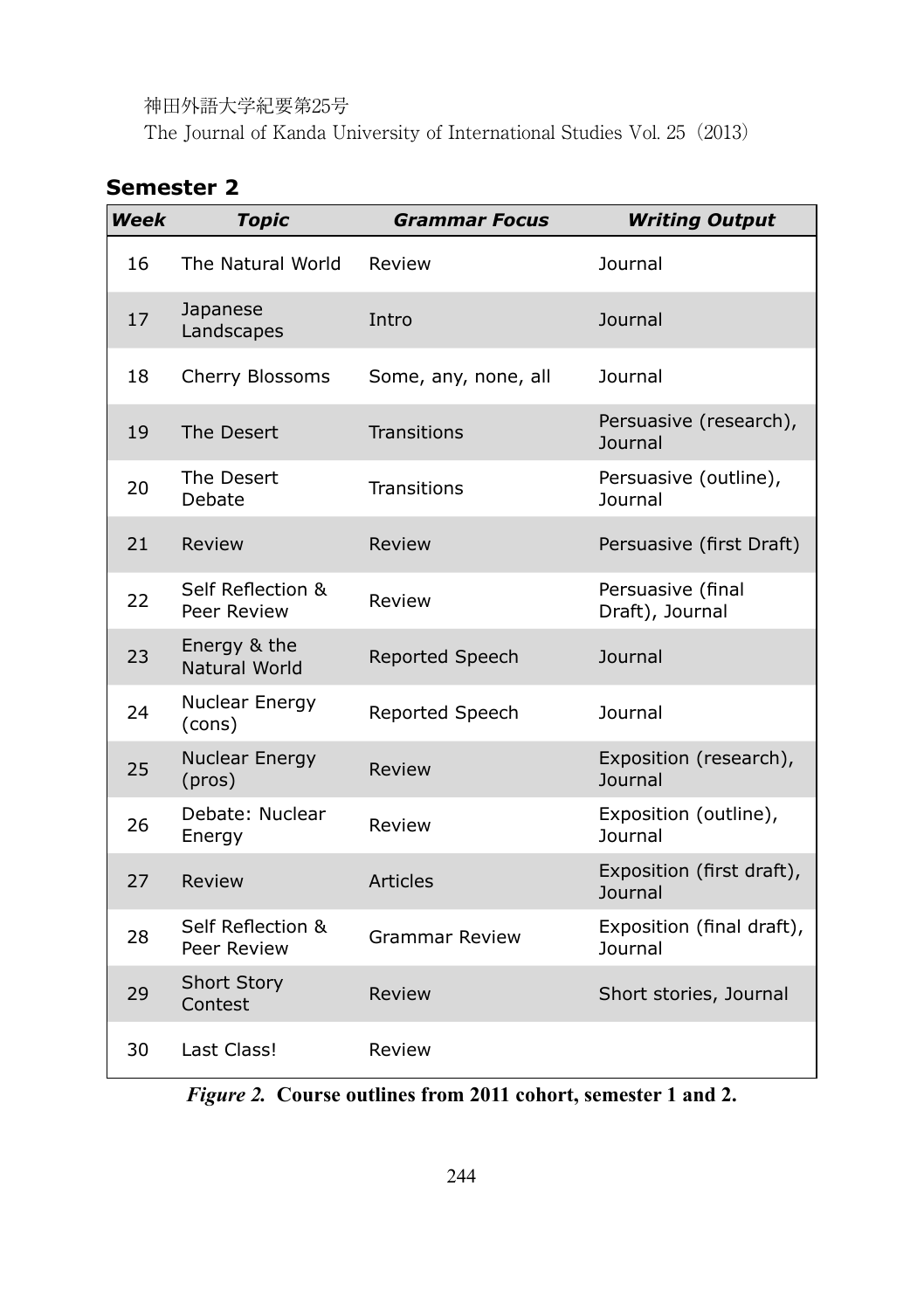Overall, the Writing Strategies class for 2011 practiced most of the grammatical focus and written genres from year 2010. Additionally, the expected written output for the students was similar for both cohorts; students from 2010 and 2011 were assigned weekly journals and periodic high stake papers. The weekly schedule and topics were rearranged to meet the philosophies of sustained CBI. This modification was the single largest change in the semester 1 GCD curriculum; therefore making it highly probable that any differentiation in written work between the two cohorts are likely to be attributed to the sustained CBI modifications in the Writing Strategies course curriculum.

The current preliminary study focuses on semester 1 for cohorts 2010 and 2011. Due to the fact that semester 1 focused on developing grammar at a sentence level, the students' written work from both cohorts have been analyzed and compared for written accuracy.

#### **3. Methods**

To quantitatively measure written accuracy, the students' journals were analyzed for frequency of errors. Written accuracy was measured by counting total words in a single journal entry and dividing it by the total amount of mistakes (including grammar, spelling and punctuation). Once calculated, each journal was numerically labeled by its word per error count (i.e, a journal entry of 100 words total with 20 mistakes would be 5 words per error). Thereafter, the words per error for all journal entries written were averaged together to give a representation of the average frequency of errors for each cohort.

Journal entries were collected from the start end of the year from the 2010 cohort (April, 2010 and January, 2011 respectively). The 2010 cohort and its journal entries were used as a control group and compared in a preliminary analysis with the first semester of the 2011 cohort. The journal entries from the 2011 cohort were collected at the start and end of the first semester (April, 2011 and July, 2011).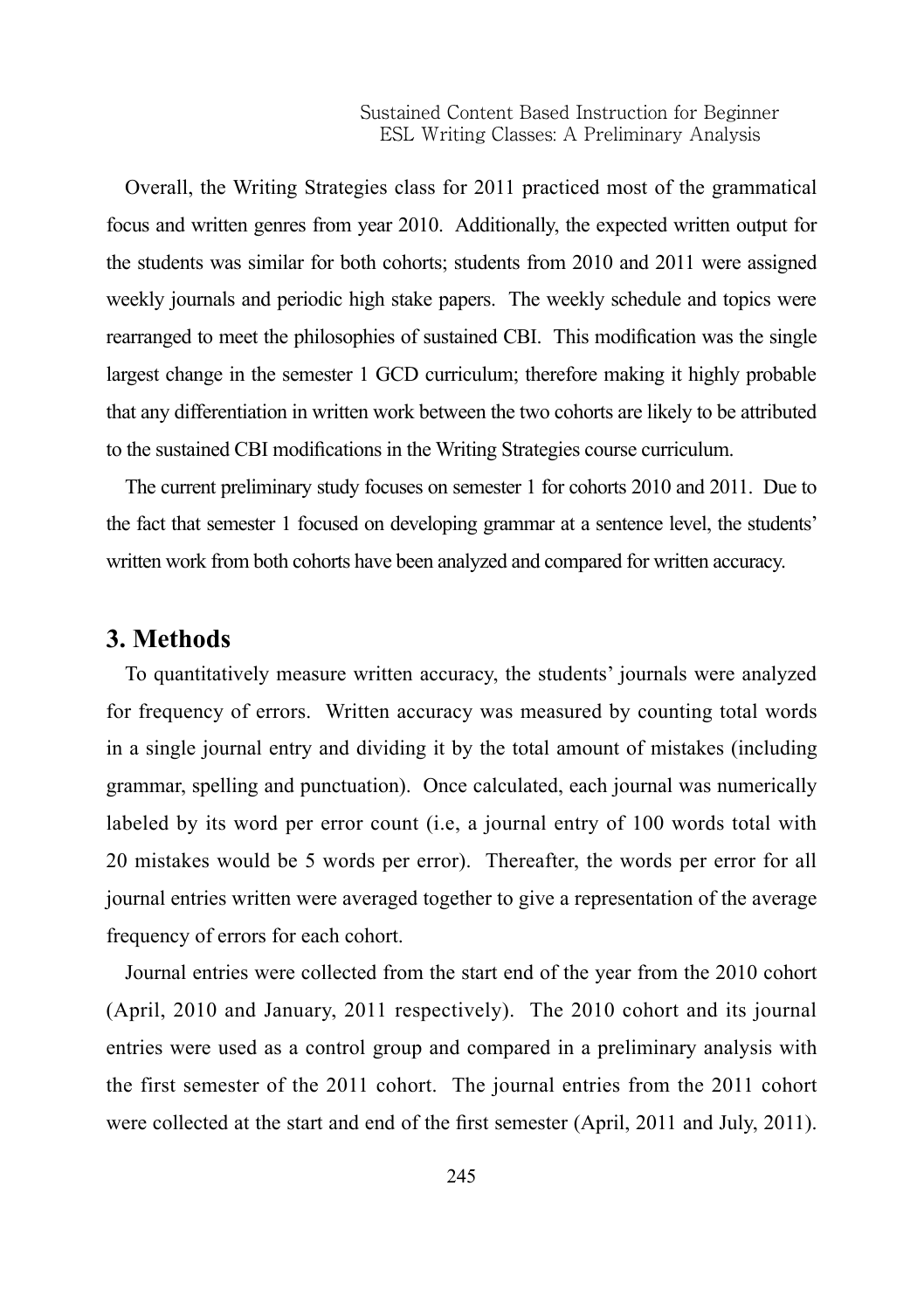Samples from student journals were collected from all students from the 2011 cohort from their first journal submissions in April, 2011, and again in July, 2011 at the end of semester 1. Within the first semester, 2 students dropped out of the 2011 cohort. A total of 29 journal entries were collected from April 2011 (N=29) and a total of 28 journal entries were collected from July 2011 (N=28). Fewer journals from the 2010 cohort were able to be collected and analyzed. The 2010 cohort journal entries were collected from students who were both willing to participate in the study and saved their journals had saved from the year prior. Of the first batch of journals submitted in April, 2010 nine entries were collected and analyzed (N=9). And for the final journals collected at the end of the school year in January, 2011, ten entries were collected and analyzed (N=10).

For extra measure the journals were also quantitatively analyzed for complexity and sentence length. To this end, the journal entries were individually run through the TextAlyzer program (hosted by Lexicool.com website http://www.lexicool.com), in order to compute a Gunning Fog Index grade of readability and average sentence length. For each journal entry, the first 100 words (approximately) were uploaded. The actual word counts varied slightly to avoid cutting off written passages midsentence. Finally, all numerical data collected from the journals were run through the PASW Statistics 18 software for statistical analysis and to determine significant difference (Norusis, 2011). Results which scored a P value less than .05 were determined to be significantly different.

#### **4. Data**

The data collected from the journals show positive results for sustained CBI. Written accuracy improved significantly for the 2011 cohort during semester 1. For the 2011 cohort, the average words per error were significantly higher in July,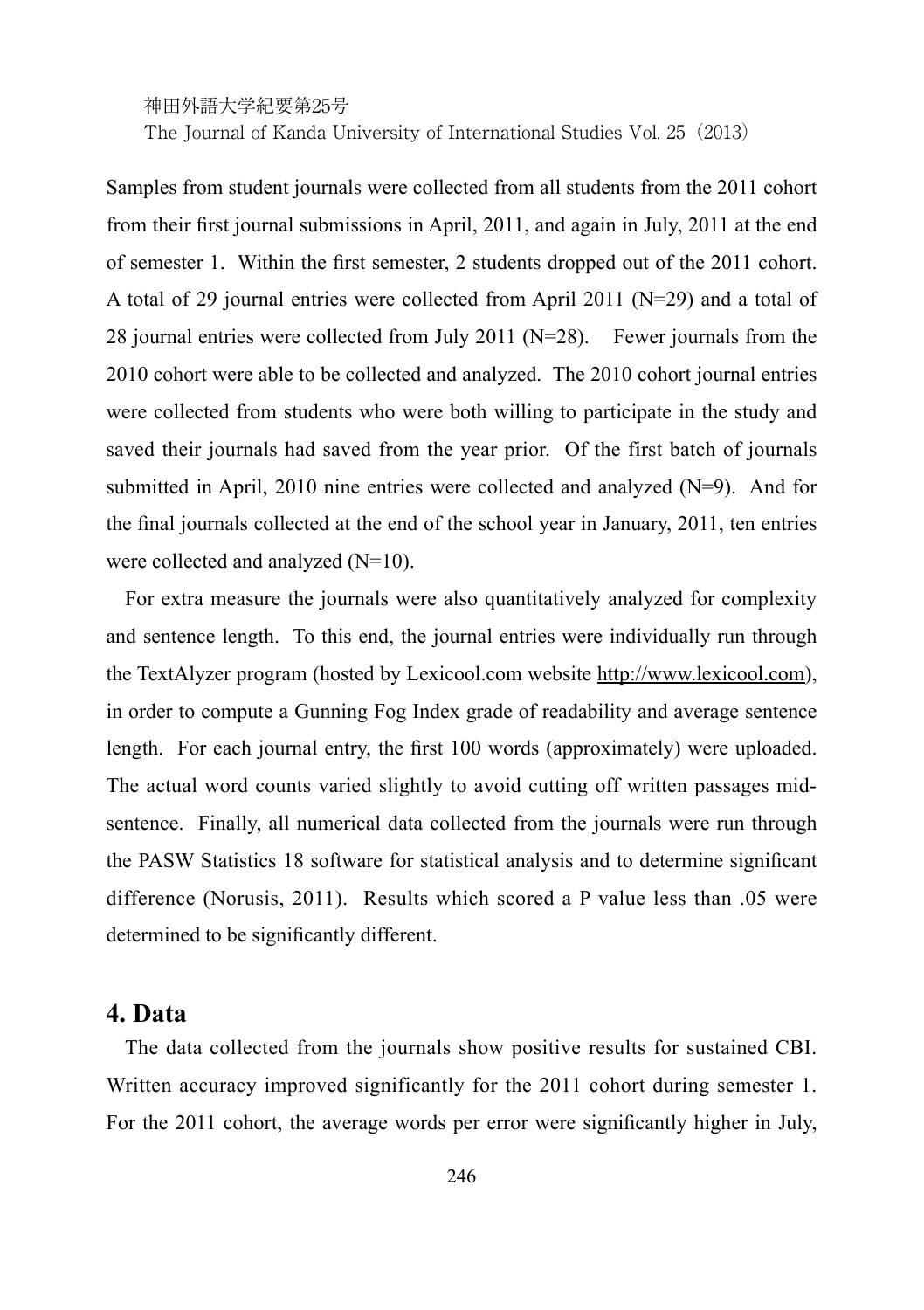2011 (M=12.19, SD= 7.23) than they were in April, 2011 (M=8.5, SD=6.46; F=4.13, P value=.047). In contrast, the written accuracy for the 2010 cohort declined over the school year. However, the average words per error were not significantly lower in January, 2011 (M=6.26, SD=2.06) than for April, 2010 (M=9.19, SD=6.1; F=.419, P value=.169). Both cohorts started the year with similar frequency of errors in their journals; the 2010 cohort with a slightly more favorable rate. The average words per error in April journals were 9.19 words per error for the 2010 cohort, and 8.5 words per error for the 2011 cohort. By the end of semester 1, the 2011 cohort improved significantly to 12.19 words per error; a considerable improvement in written accuracy. In comparison, by the end of the school year, the 2010 cohort's written accuracy rate dropped to 6.26 words per error. A representation of the levels of written accuracy over time is illustrated below in figure 3. contrast, the written accuracy for the 2010 cohort declined over the  $(1, 2, 1, 2, 3, 2, 3, 2, 3, 1, 2, 3)$ semester 1, the 2011 cohort improved significantly to 12.19 words per error; a considerable



*Figure 3.* **Timeline of words per error documented from student journals.** Figure 3. Timeline of words per error documented from student journals.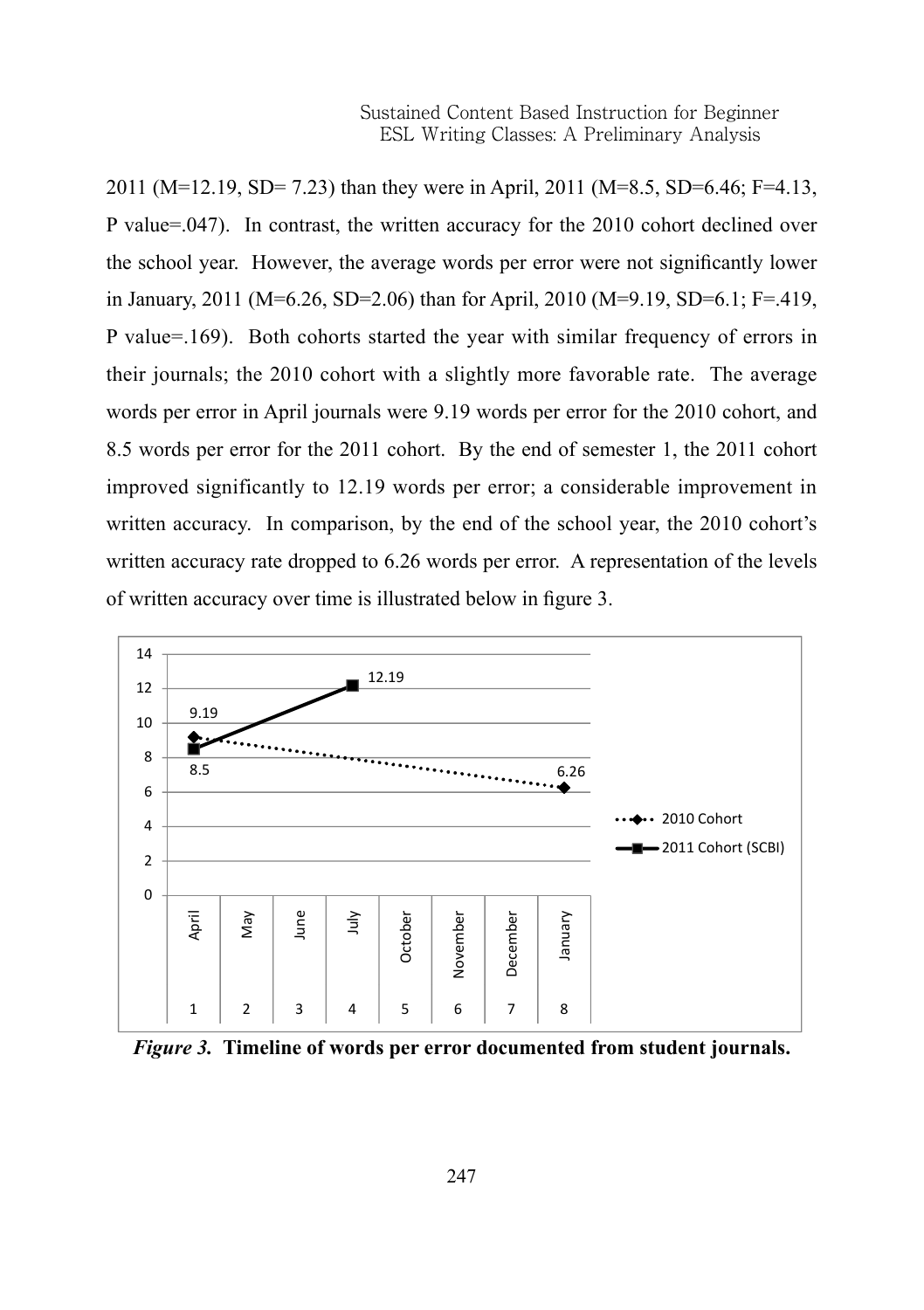In addition to written accuracy, the 2011 cohort journals also increased in sentence length. At the start of the school year the journals from the 2011 cohort averaged 7.19 words per sentence, shorter than the previous cohort in 2010 with 7.73 words per sentence. By the end of the semester, the 2011 cohort averaged 8.42 words per sentence whereas the 2010 cohort averaged 8.02 words per sentence by the end of the school year. While both cohorts improved sentence length, the 2011 cohort displayed a greater improvement in a shorter span of time. By the end of semester 1, the 2011 cohort was producing lengthier sentences than the 2010 cohort at the end of the school year. The average sentence length increased significantly for the 2011 cohort from April, 2011 (M= 7.19, SD= 1.74) to July, 2011 (M= 8.4, SD= 2.09; F= 5.83, P value= .019) but increased without significant difference for the 2010 cohort from April, 2010 (M= 7.73, SD= 1.23) to January, 2011 (M= 8.02, SD= 2.14; F= .13, P value= .725). The timeline below in figure 4 depicts the improvements in sentence length for both cohorts. where  $p$  shorter than the previous cohort in  $201$  with  $7.7$  words per sentence.  $20.93,$  SD=  $2.83,$  P values  $\frac{1}{2}$ for  $\frac{1}{2}$  (M=  $\frac{1}{2}$ ,  $\frac{1}{2}$ ,  $\frac{1}{2}$ ,  $\frac{1}{2}$ ) to January, 2011 (M= 8.02, SD= 2.17, 1  $\frac{1}{2}$ ,



*Figure 4.* **Average sentence length documented from student journals.** Figure <sup>4</sup>. Average sentence length documented from student journals.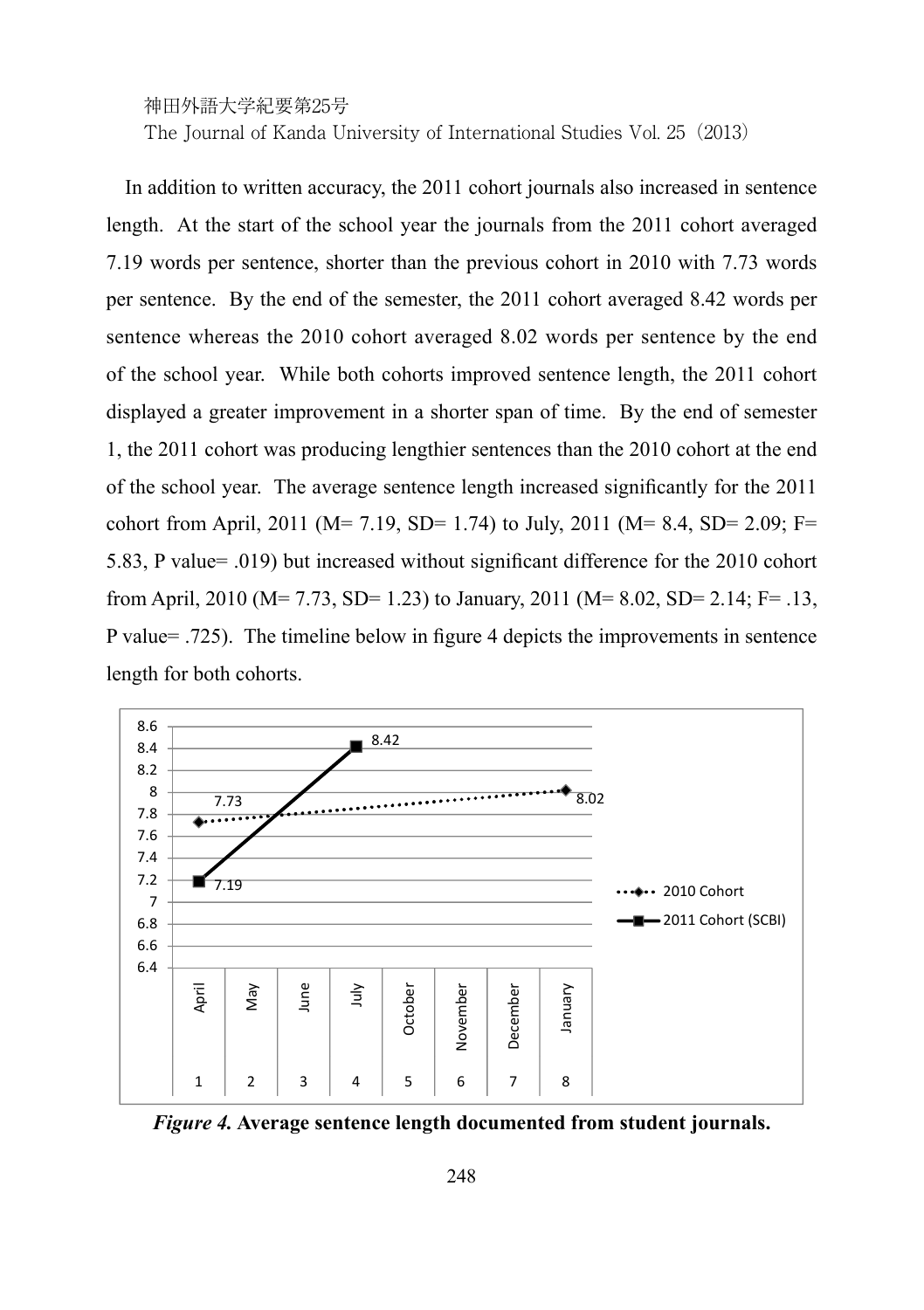For additional measure the journals were also analyzed for complexity with the Gunning Fog index as represented in below in figure 5. The grades for the Gunning Fog index represent the amount years of education required (by U.S.A. standards) to comprehend a written passage (Gunning, 1968). Again, the 2011 cohort started the year with slightly lower scores than that of the 2010 cohort. In April, the 2010 cohort averaged a grade of 4.89 whereas the 2010 cohort started with the average grade of only 3.75. However, by the end of the semester 1, the  $2011$ cohort improved to an average grade of 4.81, while the 2010 cohort's average grade decreased to 4.38. The data indicates that the 2011 cohort improved significantly from April 2011 (M= 3.75, SD= .94) to July, 2011 (M= 4.81, SD= 1.0; F= 17.07, P value= .00) whereas the 2010 cohort decreased in complexity with no significant difference from April, 2010 ( $M= 4.89$ , SD= 1.74) to January, 2011 ( $M=4.38$ , SD= 1.69, F= .419, P value=.526).  $2011$  cm  $201$  (M=  $201$ ,  $32 - 37$ ) to  $201$ ,  $32 - 375$  (M=  $3.75$   $32 - 375$ ,  $32 - 375$ ,



*Figure 5.* **Average Gunning Fog Index grade level.** Figure 5. Average Gunning Fog Index grade level.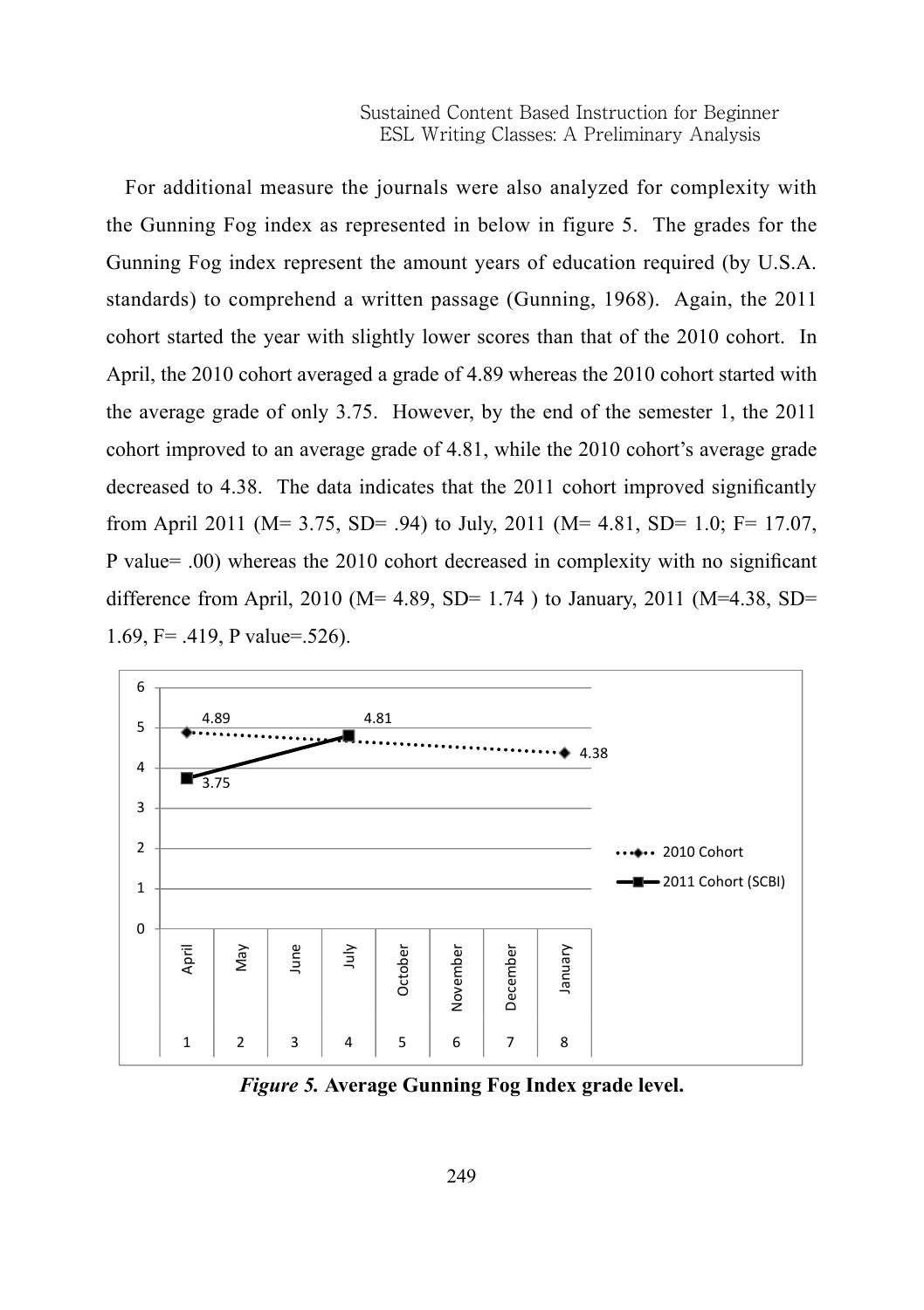Finally, the overall length of the journal entries were also taken into account. The 2010 cohort started the year with journals which averaged a total of 134 words in April, 2010 (M= 134, SD= 58.17) and finished the year in January 2011 with journal entries which averaged 163 words ( $M= 163$ ,  $SD= 72.93$ ;  $F=.93$ , P value= .35). The 2011 cohort started and finished semester 1 with fewer words. Journal entries averaged 109 words in April, 2011 ( $M= 109$ , SD= 47.73) and 116 words at the end of July, 2011 ( $M = 116$ , SD= 35.64; F= .387, P value= .537). While both cohorts display an overall increase in journal entry length, neither cohort proves to have significantly more words per journal.



*Figure 6.* **Average words per journal entry.** Figure 6. Average words per journal entry.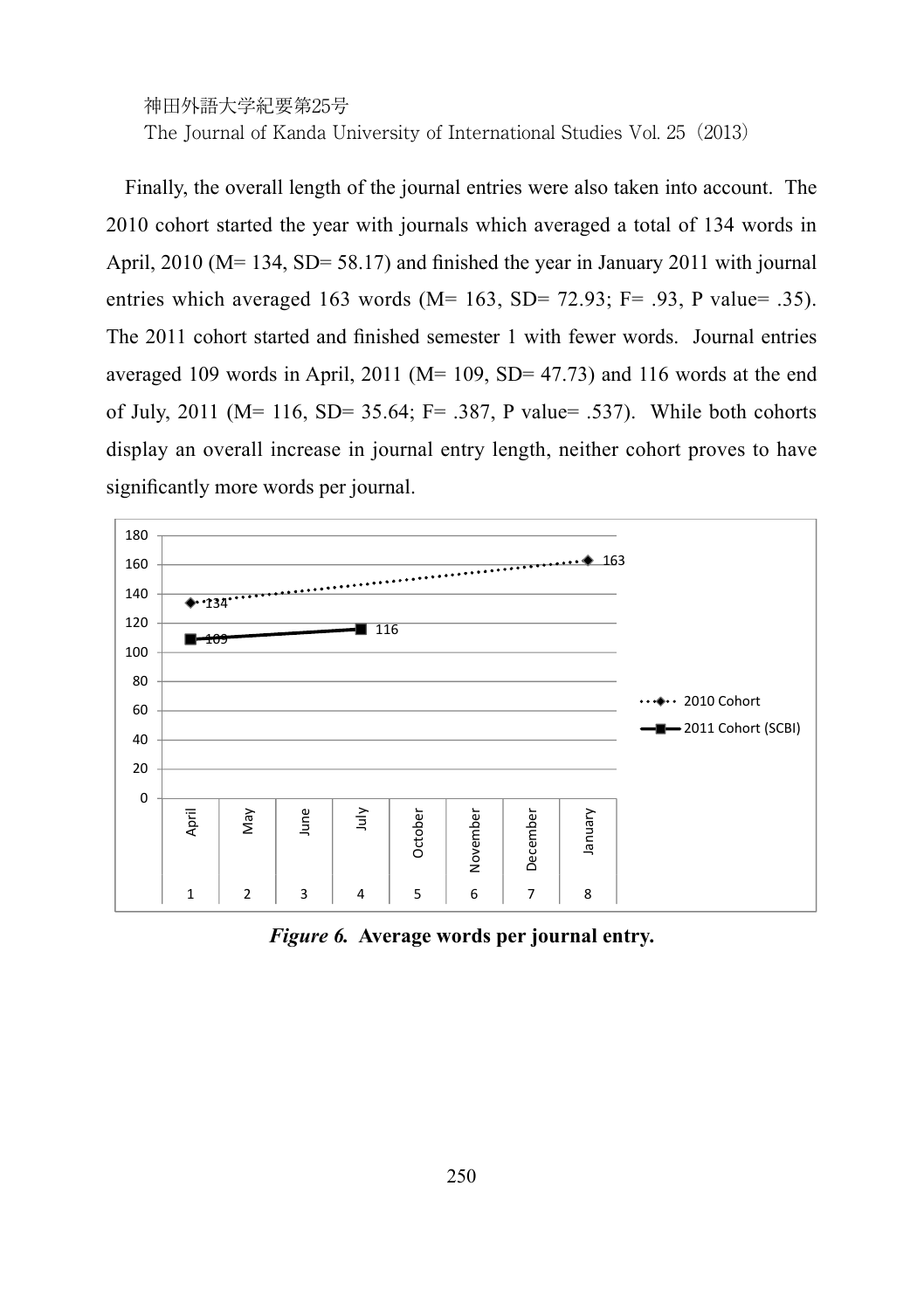## **5. Results and Discussion**

#### **5.1 Written Accuracy**

In comparison to the 2010 cohort, the 2011 cohort showed numerous significant improvements over the span of one semester. Most importantly, the 2011 cohort significantly improved in written accuracy. The 2011 journals improved from 8.5 words per error at the start of semester 1 to 12.19 words per error at the end of the semester. In one semester, the 2011 GCD students improved in written accuracy by 43%. These results indicate that the students' command of English grammar significantly improved. In contrast, the 2010 cohort's written accuracy declined over the school year. Despite the fact that both cohorts started the year with similar error frequency levels, and underwent similar academic experiences, the results of written accuracy were only favorable for the 2011 cohort. With regards to written English work, the single most significant variation for the GCD students was the re-designed Writing Strategies curriculum, thus making it highly probable that the improvements in writing for the 2011 GCD students were due to the sustained CBI curriculum.

#### **5.2 Complexity**

In addition to improvements in written accuracy, the 2011 GCD students also produced lengthier sentences and utilized higher level-vocabulary. As indicated in *figure 3,* the average sentence length for the 2011 cohort significantly increased by 1.23 words per sentence in one semester whereas the 2010 cohort insignificantly increased by .29 words per sentence by the end of the year. The 2011 cohort achieved greater improvements in sentence length in a shorter duration of time. Moreover, according to the Gunning-Fog Index, the 2011 cohort improved to a higher grade level (from grade 3.75 to 4.81) during semester 1 with an undisputable significant P value of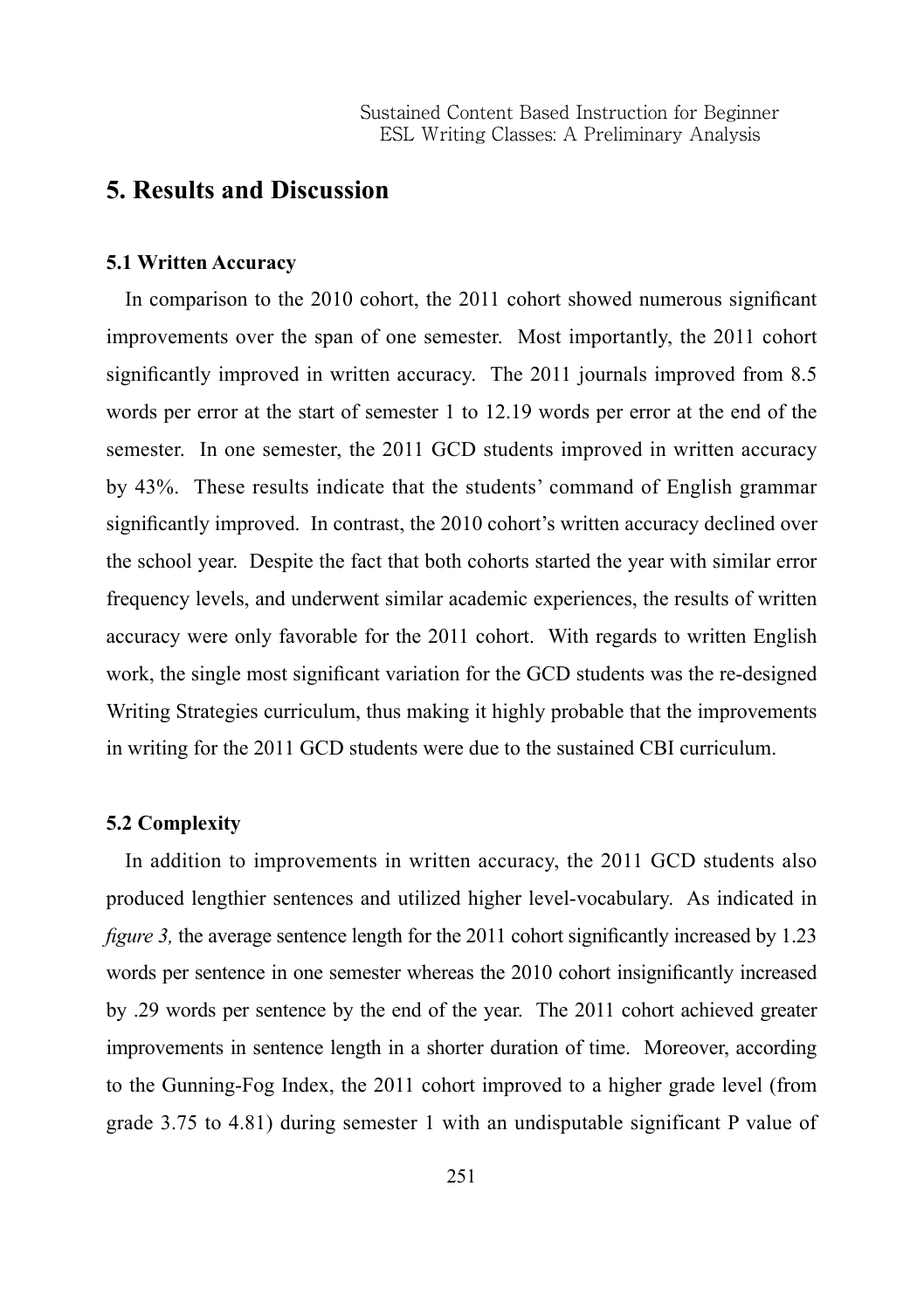.00. These results indicate that the journals from the 2011 cohort were not only using longer sentences, but a wider range of vocabulary with longer syllable counts as well. In contrast, the 2010 cohort dropped by half a grade, from 4.89 to 4.38 from the start to the end of the year, respectively. In sum, the 2011 cohort achieved greater results in written complexity than its preceding 2010 cohort. Therefore the comparably higher levels of written accuracy for the 2011 cohort were not due to students selecting simple journal topics. To the contrary, the 2011 cohort advanced to higher levels of complexity and accuracy than the foregoing 2010 cohort.

#### **5.3 Fluency vs. Accuracy**

The overall length of the journal entries increased insignificantly for both cohorts. The average journal increased by 7 words in semester 1 for the 2011 cohort and by 29 words for the 2010 cohort by the end of the school year. The results for both cohorts fail to be considered significantly different; however, it is worth noting that the 2010 cohort increased by an amount proportionally greater than that of the 2011 cohort. These results could be indicative of the 2011 cohort's tendency to focus on accuracy before fluency during semester 1 of the program.

#### **6. Conclusion**

Sustained CBI is effective for beginner level writing students learning fundamental grammar. The practice of recycling topics, vocabulary and building up grammatical knowledge in a sequential order proves to have positive effects on beginner level ESL writing students in terms of developing written accuracy and complexity. The 2011 beginner level Writing Strategies course produced significant improvements in written accuracy and complexity when utilizing sustained CBI in the curriculum. The improvements in accuracy and complexity are all the more noteworthy when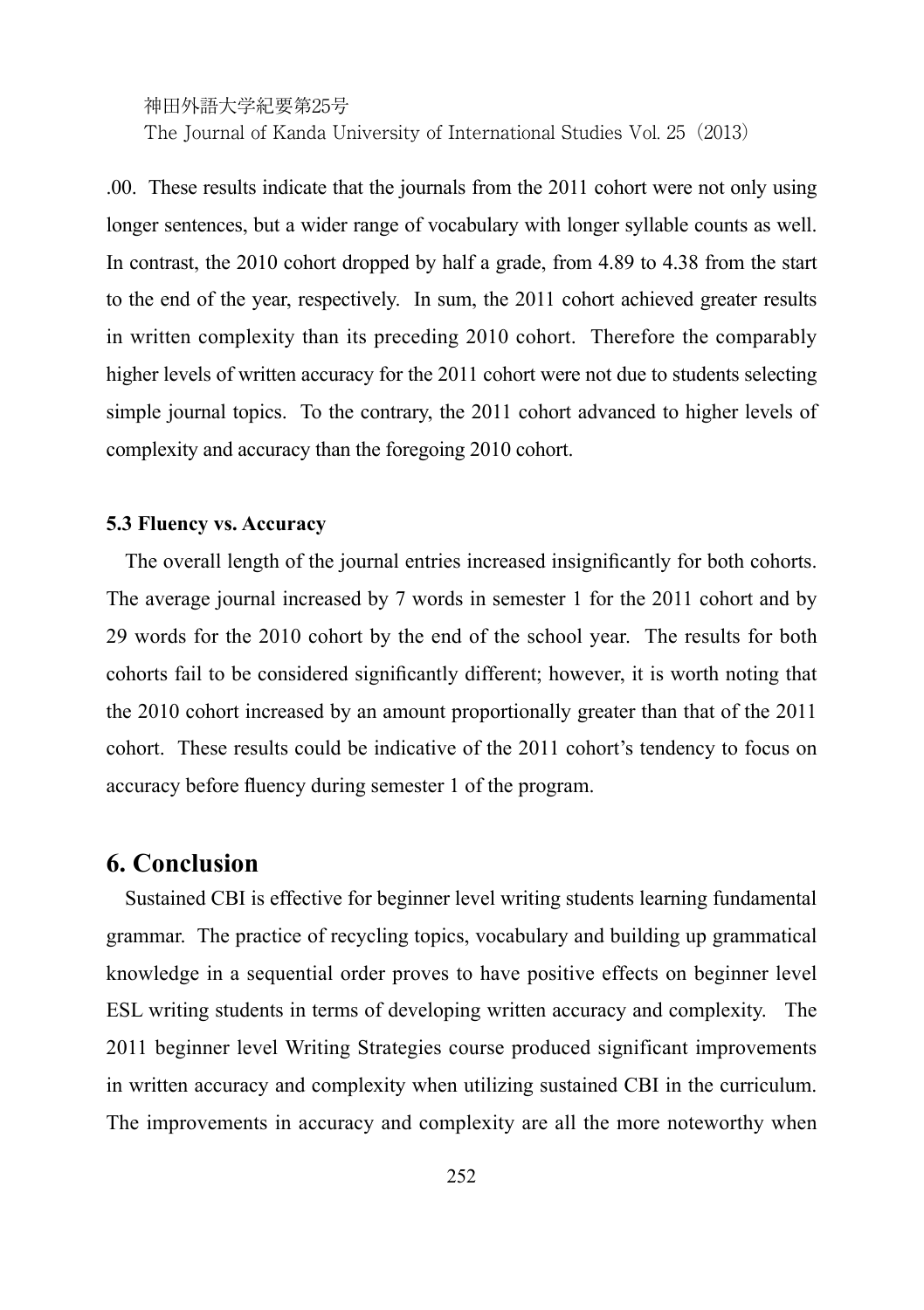compared to the preceding 2010 cohort, whose accuracy and complexity actually suffered by the end of the school year. This preliminary study proves positive results for semester 1 of the GCD Writing Strategies program.

However positive the results are for semester 1 of 2011, further research on the topic is necessary for a more complete analysis. The data collected and analyzed from the 2010 cohort did not represent the progress over semester 1, rather the progress over the entire year. There could be additional factors influencing the students and their commitment to university during semester 2, i.e. motivation, or increased work hours outside of school. A final analysis comparing the same time frame for both cohorts would provide a fairer comparison of progress.

Nonetheless, this study is potentially useful to other second language teachers of low/beginner level students. If utilizing sustained CBI for beginner level writers has proven to be effective in learning fundamental grammar and developing language complexity, there are certainly possibilities of sustained CBI being effective for other aspects of second language learning as well. The potential of sustained CBI for beginner level ESL students could be greater than formerly considered. Further practice and research of the topic has potential to benefit educators create and design yearly curricula in future L2 classes.

#### **References**

- Andrade, M. S., & Makaafi, J.H. (2001). Guidelines for establishing adjunct courses at the university level. *TESOL Journal, 10 (2/3)* 33-39.
- Brinton, D.M., Snow, M.A., & Wesche, M. B. (2003). *Content-based second language instruction.* Ann Arbor: University of Michigan Press.
- Camhi, P.J. (2000). Well-Formedness Principals on Sytactic Structures. In M. Pally (Ed.), Sustained Content Teaching in Academic ESL/EFL (pp.117-131).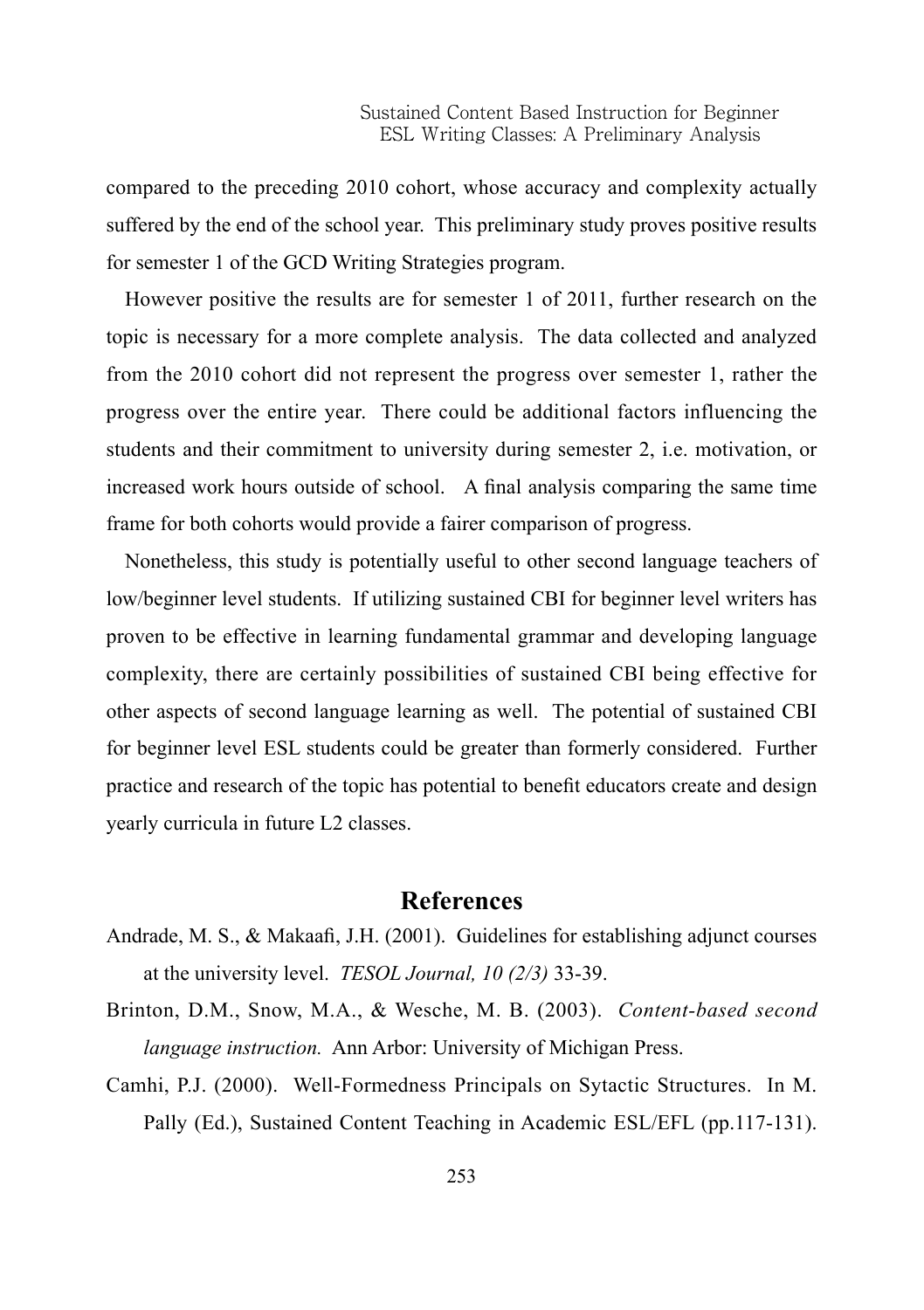The Journal of Kanda University of International Studies Vol. 25(2013)

Houghton MifflinCo.: Boston, NY.

- Haynes, C.S. (2000). The Old Man and the Sea: A Data-Driven, Corpus-Based Grammar- Reading Course. In M. Pally, (Ed.), Sustained Content Teaching in Academic ESL/EFL (pp.35-53). Houghton Mifflin Co.: Boston NY.
- Heyden, T. (2001). Using sustained content-based learning to promote advanced ESL *writing. TESOL Journal 10 (4),* 16-20.
- Kasper, L.F. (1994). Improved reading performance for ESL students through academic course pairing. *Journal of Reading, 37,* 376-84.
- Kasper, L.F. (1995). Discipline-oriented ESL reading instruction. *Teaching English in the Two-Year College,* 22, 45-53.
- Kasper, L.F. (1995/96). Using discipline-based texts to boost college ESL reading instruction. *Journal of Adolescent and Adult Literacy, 39,* 298-306.
- Kasper, L.F. (1997). The impact of content-based instructional programs on the academic progress of ESL students. *English for Specific Purposes, 16,* 309-320.
- Kasper, L.F. (2000). Sustained Content Study and the Internet: Developing Functional and Academic Literacies. In M. Pally (Ed.), Sustained Content Teaching in Academic ESL/EFL (pp. 54-73). Houghton Mifflin Co.: Boston NY.
- Murphy & Stoller (2001). Sustained-content language teaching: an emerging definition. *TESOL Journal 10* (2/3), 3-5.
- Pally, M. (1997). Critical thinking in ESL: An argument for sustained content. *Journal of Second Language Writing* 6(3) (pp. 293-311).
- Pally, M. (2001). Skills development in "sustained" content-based curricula: Casestudies inanalytical/critical thinking. *Language and Education 15(4).* Online: http://www.marciapally.com/langed.html
- Pally, M., Perpignan, H., Katznelson, H., Rubin, B. (2002). What is learned in sustained-content writing classes along with writing? *Journal of Basic Writing.*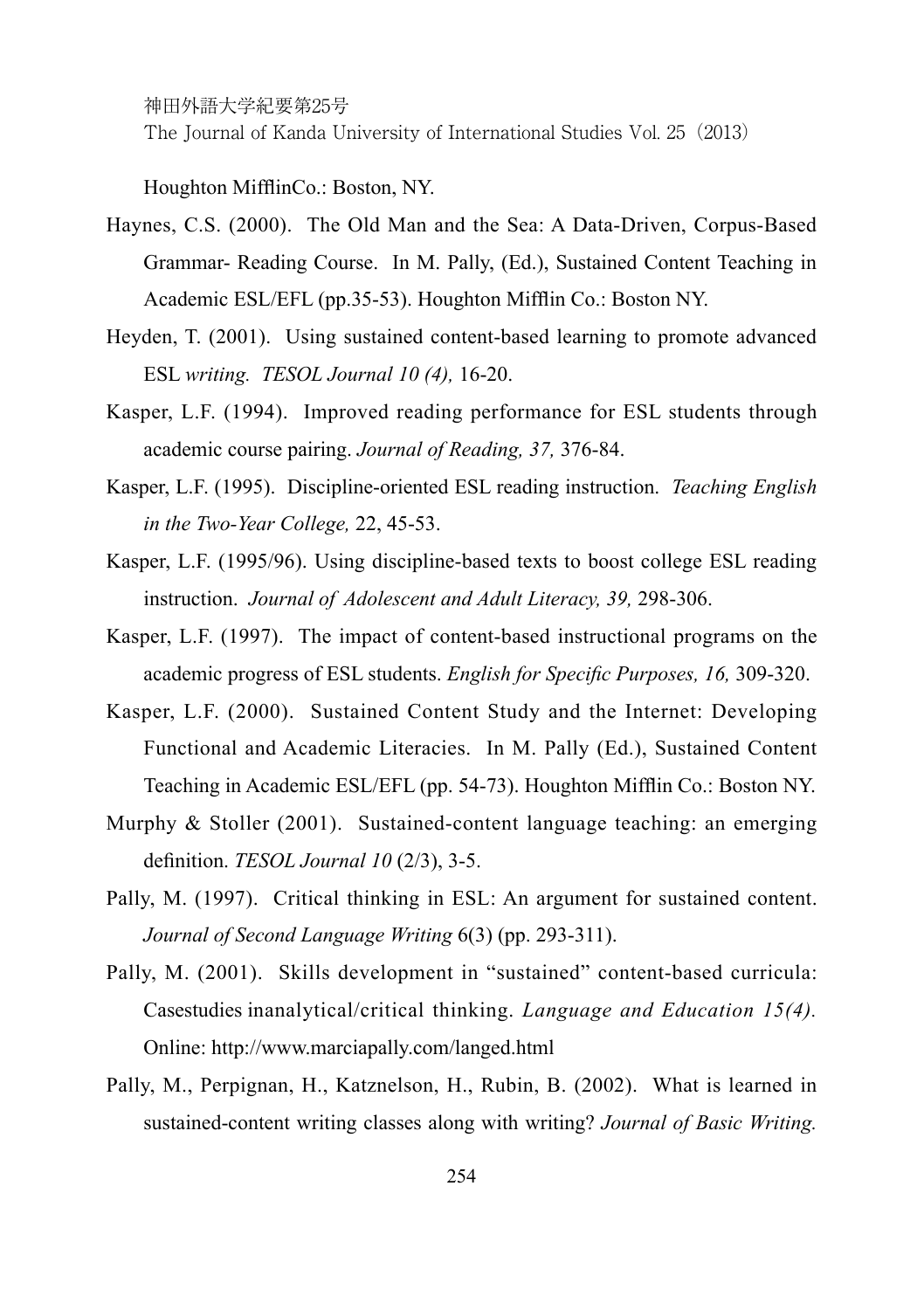Online: http://www.marciapally.com/alongwith.html

- Stoller, F. L. (1999). Time for change: a hybrid curriculum for EAP programs. *TESOL Journal, 8 (1),* 9-13.
- Stoller, F., Tedick, D. (2003). Methods for promoting the acquisition of content and language. *ACIE Newsletter. The Bridge.* Online: http://www.carla.umn.edu/ immersion/acie/vol7/bridge-7(1).pdf
- Vygotsky, L. S., (1978). *Mind in society: The development of higher psychological Processes.* Cambridge, MA: The President and Fellows of Harvard College.

### **Acknowledgements**

This research was sponsored by Kanda University of International Studies and Hiroshima Bunkyo Women's University. Special thanks to Brian McMillan, Jack Bower and Judith Runnels for their ongoing support.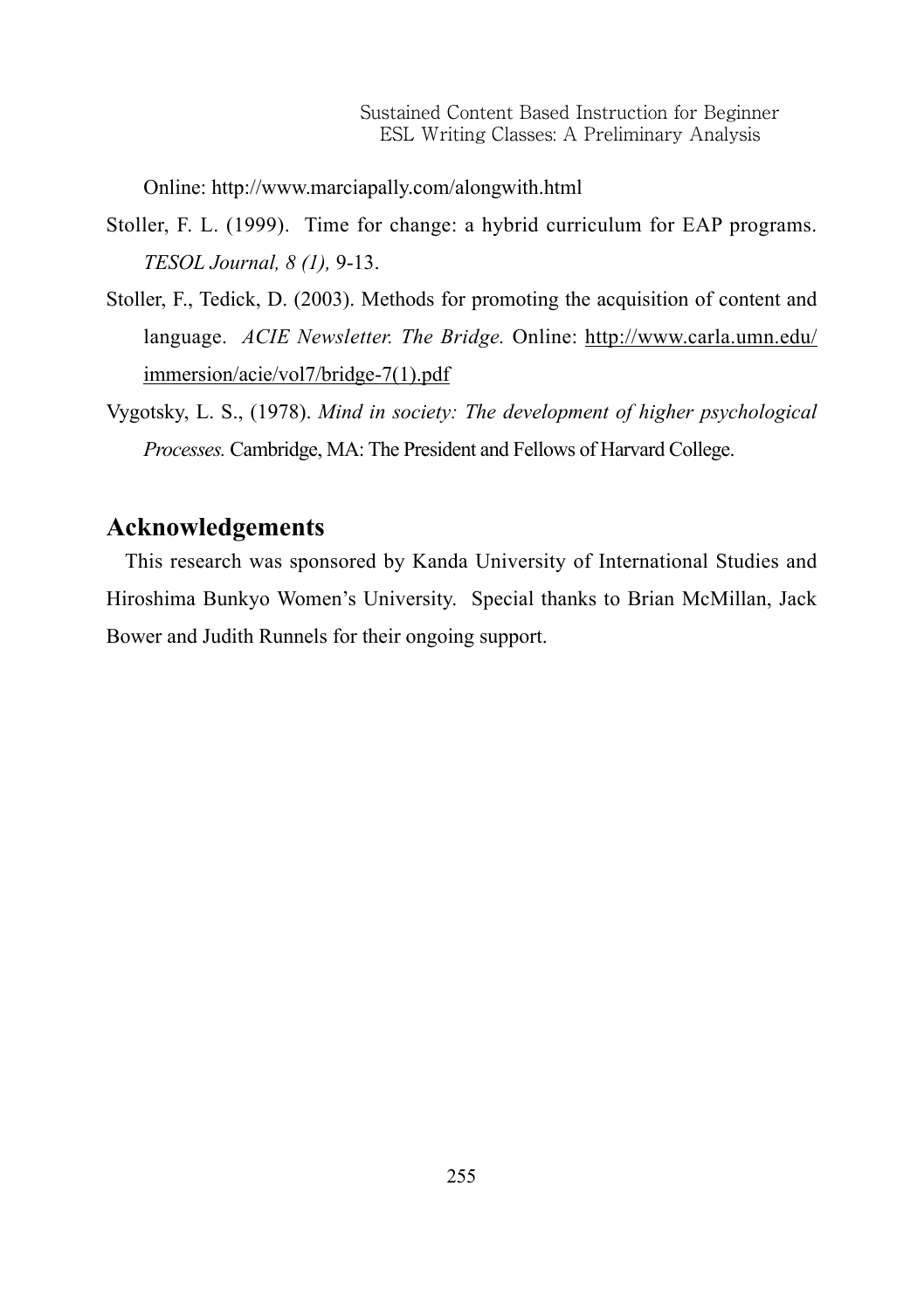The Journal of Kanda University of International Studies Vol. 25(2013)

| .                                                      |                                  |                          |                    |                                  |                             |
|--------------------------------------------------------|----------------------------------|--------------------------|--------------------|----------------------------------|-----------------------------|
| Data from 2010 Cohort's Journal Entries<br>April, 2010 |                                  |                          |                    |                                  |                             |
|                                                        | <b>Total Errors</b><br>Per Entry | Total Words<br>Per Entry | Words per<br>Error | Average<br>Words per<br>sentence | <b>Gunning Fog</b><br>Index |
| Journal 1                                              | 10.0                             | 93.0                     | 9.3                | 7.2                              | 2.9                         |
| Journal 2                                              | 10.0                             | 97.0                     | 9.7                | 6.5                              | 3.5                         |
| Journal 3                                              | 29.0                             | 276.0                    | 9.5                | 9.3                              | 4.2                         |
| Journal 4                                              | 37.0                             | 109.0                    | 2.9                | 5.8                              | 7.4                         |
| Journal 5                                              | 36.0                             | 143.0                    | 4.0                | 8.8                              | 6.9                         |
| Journal 6                                              | 18.0                             | 90.0                     | 5.0                | 9.3                              | 5.2                         |
| Journal 7                                              | 13.0                             | 118.0                    | 9.1                | 7.4                              | 3.4                         |
| Journal 8                                              | 5.0                              | 119.0                    | 23.8               | 8.1                              | 3.7                         |
| Journal 9                                              | 17.0                             | 161.0                    | 9.5                | 7.3                              | 6.8                         |
| Total                                                  | 175.0                            | 1206.0                   |                    |                                  |                             |
| Average                                                | 19.4                             | 134.0                    | 9.2                | 7.7                              | 4.9                         |

| Appendix |  |
|----------|--|
|----------|--|

| Data from 2010 Cohort's Journal Entries<br>January, 2011 |                                  |                          |                    |                                  |                             |
|----------------------------------------------------------|----------------------------------|--------------------------|--------------------|----------------------------------|-----------------------------|
|                                                          | <b>Total Errors</b><br>Per Entry | Total Words<br>Per Entry | Words per<br>Error | Average<br>Words per<br>sentence | <b>Gunning Fog</b><br>Index |
| Journal 1                                                | 17.0                             | 145.0                    | 8.5                | 8.5                              | 4.2                         |
| Journal 2                                                | 32.0                             | 189.0                    | 5.9                | 10.1                             | 4.5                         |
| Journal 3                                                | 15.0                             | 136.0                    | 9.1                | 7.1                              | 2.8                         |
| Journal 4                                                | 24.0                             | 211.0                    | 8.8                | 8.5                              | 3.8                         |
| Journal 5                                                | 10.0                             | 57.0                     | 5.7                | 4.4                              | 3.2                         |
| Journal 6                                                | 46.0                             | 331.0                    | 7.2                | 8.0                              | 4.5                         |
| Journal 7                                                | 35.0                             | 106.0                    | 3.0                | 8.8                              | 5.7                         |
| Journal 8                                                | 35.0                             | 149.0                    | 4.3                | 11.1                             | 8.3                         |
| Journal 9                                                | 25.0                             | 135.0                    | 5.4                | 9.0                              | 4.5                         |
| Journal 10                                               | 37.0                             | 175.0                    | 4.7                | 4.7                              | 2.3                         |
| Total                                                    | 276.0                            | 1634.0                   |                    |                                  |                             |
| Average                                                  | 27.6                             | 163.4                    | 6.3                | 8.0                              | 4.4                         |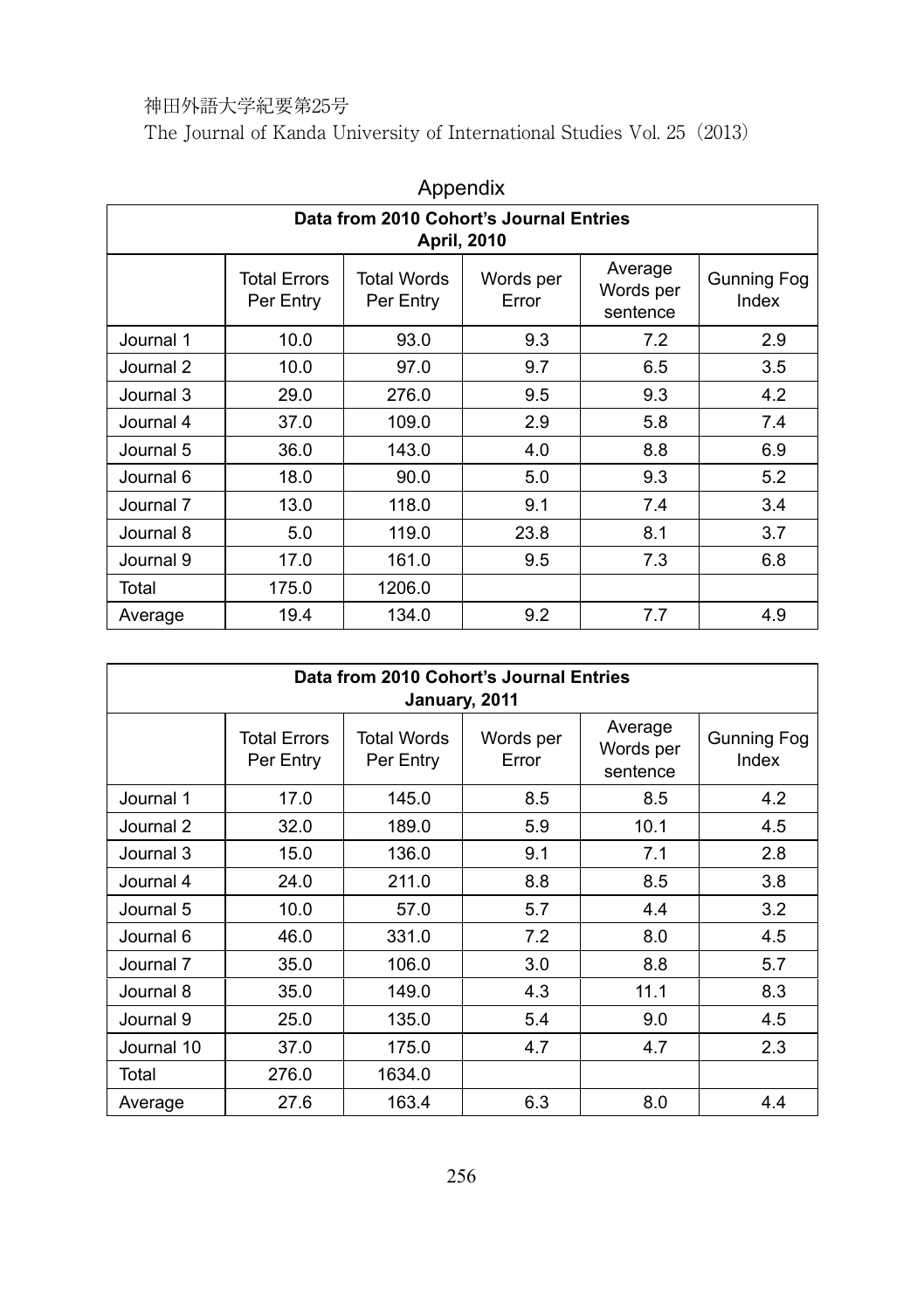| Data from 2011 Cohort's Journal Entries<br><b>April, 2011</b> |                                  |                                 |                    |                                  |                             |
|---------------------------------------------------------------|----------------------------------|---------------------------------|--------------------|----------------------------------|-----------------------------|
|                                                               | <b>Total Errors</b><br>Per Entry | <b>Total Words</b><br>Per Entry | Words per<br>Error | Average<br>Words per<br>sentence | <b>Gunning Fog</b><br>Index |
| Journal 1                                                     | 14.0                             | 69.0                            | 4.9                | 7.1                              | 3.5                         |
| Journal 2                                                     | 4.0                              | 50.0                            | 12.5               | 5.6                              | 2.2                         |
| Journal 3                                                     | 29.0                             | 115.0                           | 4.0                | 7.0                              | 3.7                         |
| Journal 4                                                     | 20.0                             | 161.0                           | 8.1                | 9.0                              | 3.6                         |
| Journal 5                                                     | 14.0                             | 167.0                           | 11.9               | 7.8                              | 3.6                         |
| Journal 6                                                     | 15.0                             | 108.0                           | 7.2                | 10.2                             | 4.5                         |
| Journal 7                                                     | 34.0                             | 100.0                           | 2.9                | 8.2                              | 5.0                         |
| Journal 8                                                     | 8.0                              | 114.0                           | 14.3               | 4.4                              | 2.3                         |
| Journal 9                                                     | 14.0                             | 99.0                            | 7.1                | 5.1                              | 2.5                         |
| Journal 10                                                    | 9.0                              | 65.0                            | 7.2                | 6.1                              | 3.2                         |
| Journal 11                                                    | 15.0                             | 96.0                            | 6.4                | 8.1                              | 3.7                         |
| Journal 12                                                    | 19.0                             | 131.0                           | 6.9                | 10.6                             | 4.2                         |
| Journal 13                                                    | 9.0                              | 45.0                            | 5.0                | 5.9                              | 3.4                         |
| Journal 14                                                    | 6.0                              | 106.0                           | 17.7               | 4.8                              | 2.8                         |
| Journal 15                                                    | 21.0                             | 130.0                           | 6.2                | 8.3                              | 3.8                         |
| Journal 16                                                    | 11.0                             | 109.0                           | 9.9                | 5.1                              | 2.0                         |
| Journal 17                                                    | 31.0                             | 254.0                           | 8.2                | 9.4                              | 3.7                         |
| Journal 18                                                    | 24.0                             | 62.0                            | 2.6                | 5.2                              | 2.8                         |
| Journal 19                                                    | 18.0                             | 101.0                           | 5.6                | 7.6                              | 3.0                         |
| Journal 20                                                    | 25.0                             | 123.0                           | 4.9                | 7.2                              | 3.3                         |
| Journal 21                                                    | 2.0                              | 73.0                            | 36.5               | 7.5                              | 5.0                         |
| Journal 22                                                    | 32.0                             | 198.0                           | 6.2                | 8.5                              | 4.3                         |
| Journal 23                                                    | 25.0                             | 79.0                            | 3.2                | 6.7                              | 4.9                         |
| Journal 24                                                    | 19.0                             | 158.0                           | 8.3                | 9.0                              | 4.7                         |
| Journal 25                                                    | 11.0                             | 70.0                            | 6.4                | 6.1                              | 5.7                         |
| Journal 26                                                    | 6.0                              | 57.0                            | 9.5                | 6.4                              | 3.4                         |
| Journal 27                                                    | 13.0                             | 172.0                           | 13.2               | 5.6                              | 4.5                         |
| Journal 28                                                    | 14.0                             | 88.0                            | 6.3                | 10.3                             | 4.6                         |
| Journal 29                                                    | 22.0                             | 84.0                            | 3.8                | 6.1                              | 4.8                         |
| Total                                                         | 484.0                            | 3184.0                          |                    |                                  |                             |
| Average                                                       | 16.7                             | 109.8                           | 8.5                | 7.2                              | 3.7                         |